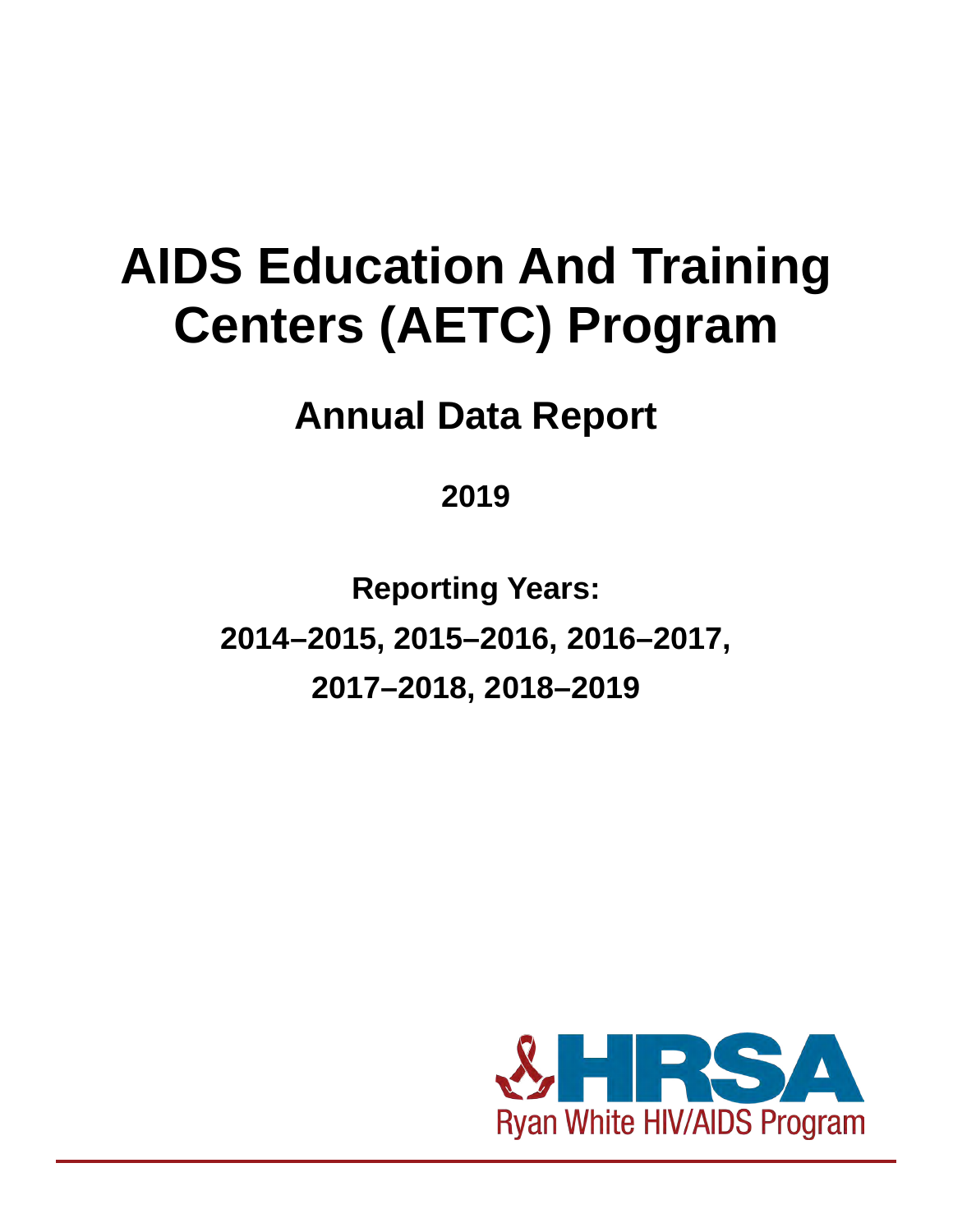*The AIDS Education and Training Centers (AETC) Program Annual Data Report 2019* is published by the HIV/AIDS Bureau, Health Resources and Services Administration (HRSA), U.S. Department of Health and Human Services, Rockville, Maryland.

Data are presented for training events and event participants reported by AETC Program grant recipients from July 2014 through June 2019.

*The AETC Program Annual Data Report 2019* is not copyrighted and may be used and copied without permission. Citation of the source is, however, appreciated.

#### **Suggested citation**

Health Resources and Services Administration. *AIDS Education and Training Centers (AETC) Annual Data Report* 2019. [hab.hrsa.gov/data/data-reports](http://hab.hrsa.gov/data/data-reports). Published December 2020. Accessed [date].

#### **Health Resources and Services Administration**

Thomas Engels...................................................................................................................... *Administrator*

#### **HIV/AIDS Bureau, Health Resources and Services Administration**

| Information about the Ryan White HIV/AIDS Program: hab.hrsa.gov |                                                                                  |  |  |  |  |  |  |  |  |
|-----------------------------------------------------------------|----------------------------------------------------------------------------------|--|--|--|--|--|--|--|--|
|                                                                 |                                                                                  |  |  |  |  |  |  |  |  |
|                                                                 | Tracy Matthews, MHA, RNCAPT, USPHS; Deputy Director, Division of Policy and Data |  |  |  |  |  |  |  |  |
|                                                                 |                                                                                  |  |  |  |  |  |  |  |  |
|                                                                 |                                                                                  |  |  |  |  |  |  |  |  |
|                                                                 |                                                                                  |  |  |  |  |  |  |  |  |

**Educational and technical assistance materials about HIV infection and the Ryan White** 

**HIV/AIDS Program:** [targethiv.org](https://targethiv.org)

#### **Information about the AETC National Resource Center:** [aidsetc.org](https://aidsetc.org)

#### **Acknowledgments**

Publication of this report was made possible by the contributions of the AIDS Education and Training Centers recipients that provided AETC data to HRSA.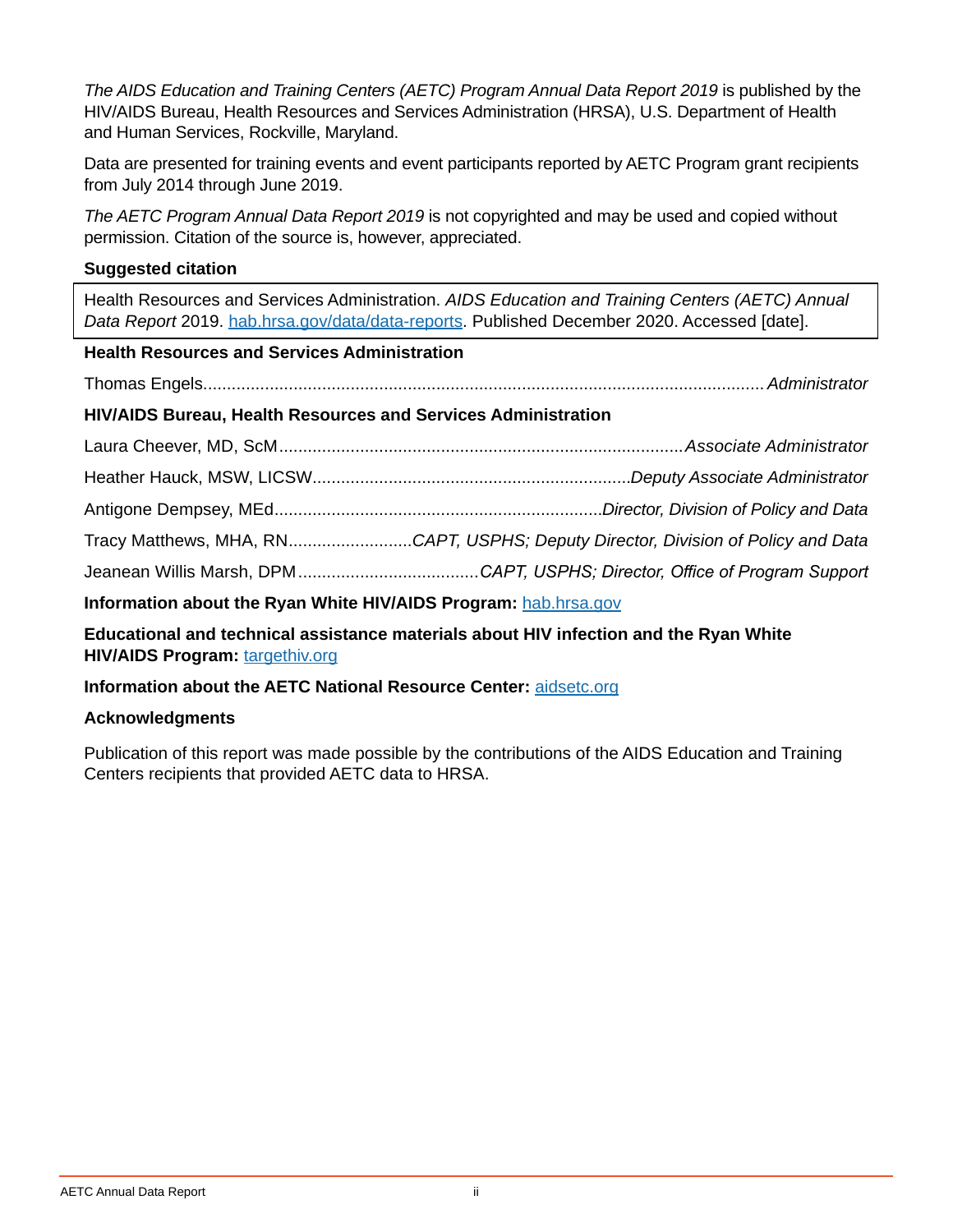# **CONTENTS**

| <b>Commentary</b><br><b>Technical Notes</b><br><b>Tables</b> |                                                                                                                                                                                                                                  | 1<br>$6\phantom{1}6$<br>$\overline{7}$ |
|--------------------------------------------------------------|----------------------------------------------------------------------------------------------------------------------------------------------------------------------------------------------------------------------------------|----------------------------------------|
| Table 1                                                      | RWHAP AIDS Education and Training Centers (AETC) Program training events<br>and participants by year, July 2014–June 2019–United Statesand 3 territories                                                                         | $\overline{7}$                         |
| Table 2a                                                     | RWHAP AIDS Education and Training Centers (AETC) Program training events<br>by year and training topic, other support, collaborating organization, and training<br>modality, July 2014-June 2017-United States and 3 territories | $\overline{7}$                         |
| Table 2b                                                     | RWHAP AIDS Education and Training Centers (AETC) Program training events<br>by year and training topic, other support, collaborating organization, and training<br>modality, July 2017-June 2019-United States and 3 territories | $\overline{9}$                         |
| Table 3                                                      | RWHAP AIDS Education and Training Centers (AETC) Program participants<br>by year and selected characteristics, July 2014-June 2019-United States<br>and 3 territories                                                            | 12                                     |
| Table 4a                                                     | RWHAP AIDS Education and Training Centers (AETC) Program participants<br>by race/ethnicity and profession/discipline, July 2017-June 2018-United States<br>and 3 territories                                                     | 13                                     |
| Table 4b                                                     | RWHAP AIDS Education and Training Centers (AETC) Program participants by<br>race/ethnicity and profession/discipline, July 2018-June 2019-United States<br>and 3 territories                                                     | 13                                     |
| Table 5a                                                     | RWHAP AIDS Education and Training Centers (AETC) Program participants<br>by gender and profession/discipline, July 2017-June 2018-United States<br>and 3 territories                                                             | 14                                     |
| Table 5b                                                     | RWHAP AIDS Education and Training Centers (AETC) Program participants<br>by gender and profession/discipline, July 2018-June 2019-United States<br>and 3 territories                                                             | 14                                     |
| Table 6                                                      | RWHAP AIDS Education and Training Center (AETC) Program participants<br>by year and selected service delivery characteristics, July 2014-June 2019-<br>United States and 3 territories                                           | 15                                     |
| Table 7a                                                     | RWHAP AIDS Education and Training Centers (AETC) Program participants<br>by race/ethnicity and service delivery to people with HIV, July 2017-June 2018-<br>United States and 3 territories                                      | 17                                     |
| Table 7b                                                     | RWHAP AIDS Education and Training Centers (AETC) Program participants<br>by race/ethnicity and service delivery to people with HIV, July 2018-June 2019-<br>United States and 3 territories                                      | 17                                     |
| Table 8                                                      | RWHAP AIDS Education and Training Centers (AETC) Program participants<br>by year and employment setting, July 2014-June 2019-United States<br>and 3 territories                                                                  | 18                                     |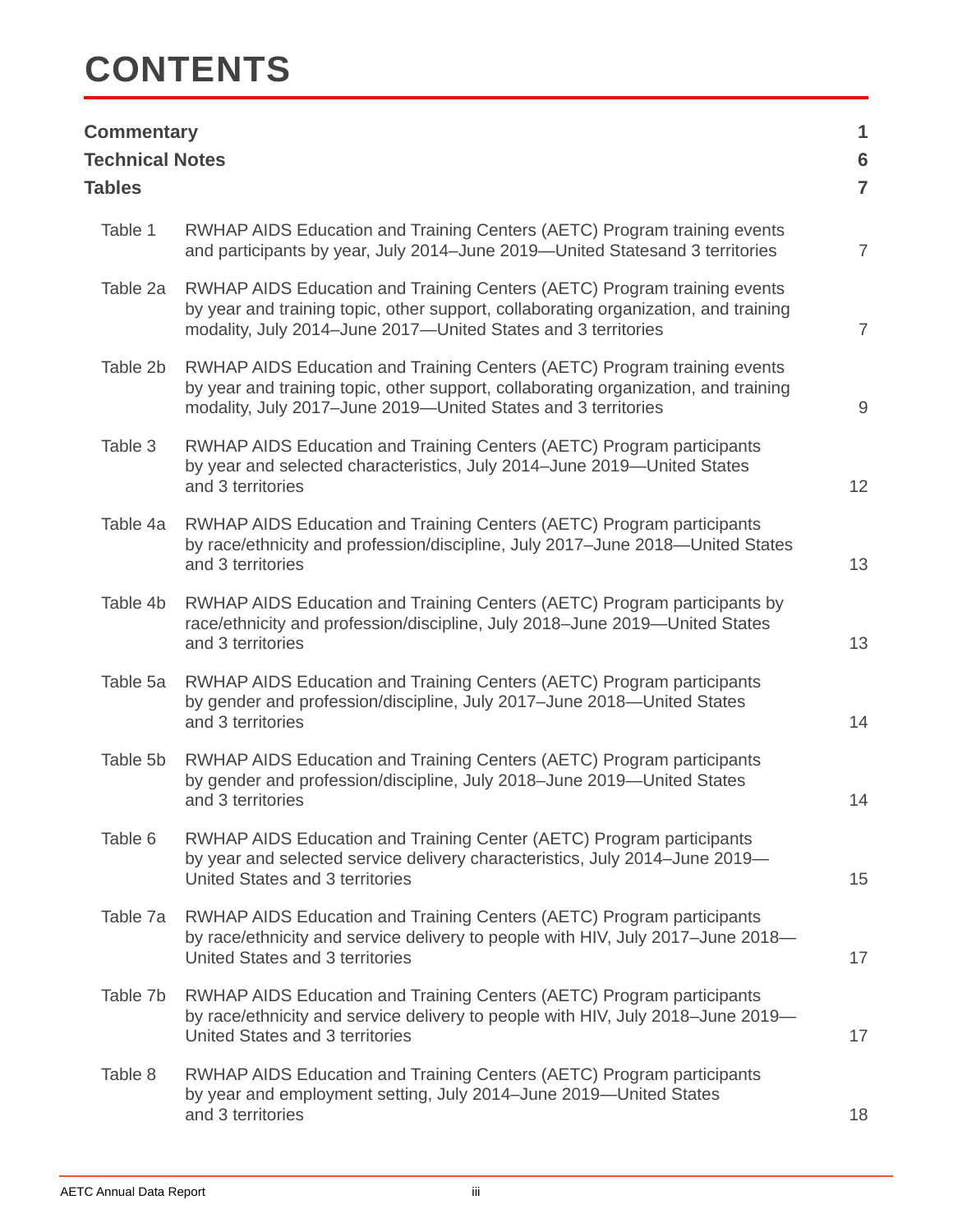# <span id="page-3-0"></span>**COMMENTARY**

As a component of the Ryan White HIV/AIDS Treatment Extension Act of 2009 (Public Law 111-87 under Section 2692 of the Public Health Service [PHS] Act 42 U.S.C. 300ff-111(a); now called the Ryan White HIV/AIDS Program [RWHAP]), the AIDS Education and Training Centers (AETCs) Program is administered by the HIV/AIDS Bureau (HAB) of the Health Resources and Services Administration (HRSA) and consists of the following programs:

- 1. The Regional AETCs train health care providers to counsel, diagnose, treat, and medically manage people with HIV and to help prevent HIV transmission.
- 2. The National Coordinating Resource Center (NCRC) AETC, a national AETC, serves as the coordinator and disseminator of the work of the eight Regional AETC Programs. The NCRC supports the National HIV Curriculum (NHC) development, dissemination, and optimal utilization of the NHC across the United States and its territories. The NHC offers free online HIV continuing education for novice-to-expert health professionals, students, and faculty. The AETC National Clinician Consultation Center provides timely and appropriate responses to clinical questions related to HIV infection and other infectious diseases and comorbidities.

The Regional AETC Program's work aims to (1) increase the size and strengthen the skills of the current HIV clinical workforce in the United States; (2) improve outcomes along the HIV care continuum, including diagnosis, linkage to care, retention in care, and viral suppression; and (3) decrease HIV transmision and, ultimately, reduce HIV incidence by training the frontline workforce.

Furthermore, the RWHAP AETC Program provides funding for training and capacity building among racial and ethnic minority providers and minority-serving health professionals and for capacity building to address the disproportionate impact of HIV on racial and ethnic minority populations through the Minority AIDS Initiative.

The primary audiences for trainings conducted by the RWHAP Regional AETCs are novice and lowvolume HIV treatment providers, allied health professionals, and health care support staff who treat people with HIV and those who are at high risk for HIV. Trainings also are intended for traditional prescribers (e.g., physicians, physician assistants, nurse practitioners) and other health professionals (e.g., dentists, psychiatrists, pharmacists).

To strengthen the HIV workforce, the RWHAP Regional AETCs offer training on a variety of topics, including, but not limited to, HIV-related basic science and epidemiology, interpretation of HIV drugresistance testing, and management of antiretroviral medications. The Regional AETCs train across many practice settings, from health centers and mental health clinics to community-based organizations and providers in private practice. Training events within the Regional AETC programs are conducted through different modalities and are based on adult learning theory. The types of training interactions include clinical training, group and individual clinical consultations, skills building, technical assistance, didactic presentations, and any combination of these interactions.

The data in this report summarize the activities and work of the RWHAP Regional AETC Programs from July 2014 through June 2019. In September 2015, the number of Regional AETCs was reduced from 11 to eight. At that time, priorities shifted within the RWHAP AETC Program to increase emphasis on improving systems of care to drive health outcomes through practice transformation and interprofessional education. The reduced number of events and training participants displayed in the report tables for data beginning September 2015 may reflect these changes to the RWHAP AETC Program.

RWHAP AETC Program recipients submit data to HRSA HAB that correspond to a specific data collection period each year, which can change from year to year. Specifically, the July 2014– August 2015 and September 2015–June 2016 reporting periods differ from other reporting periods.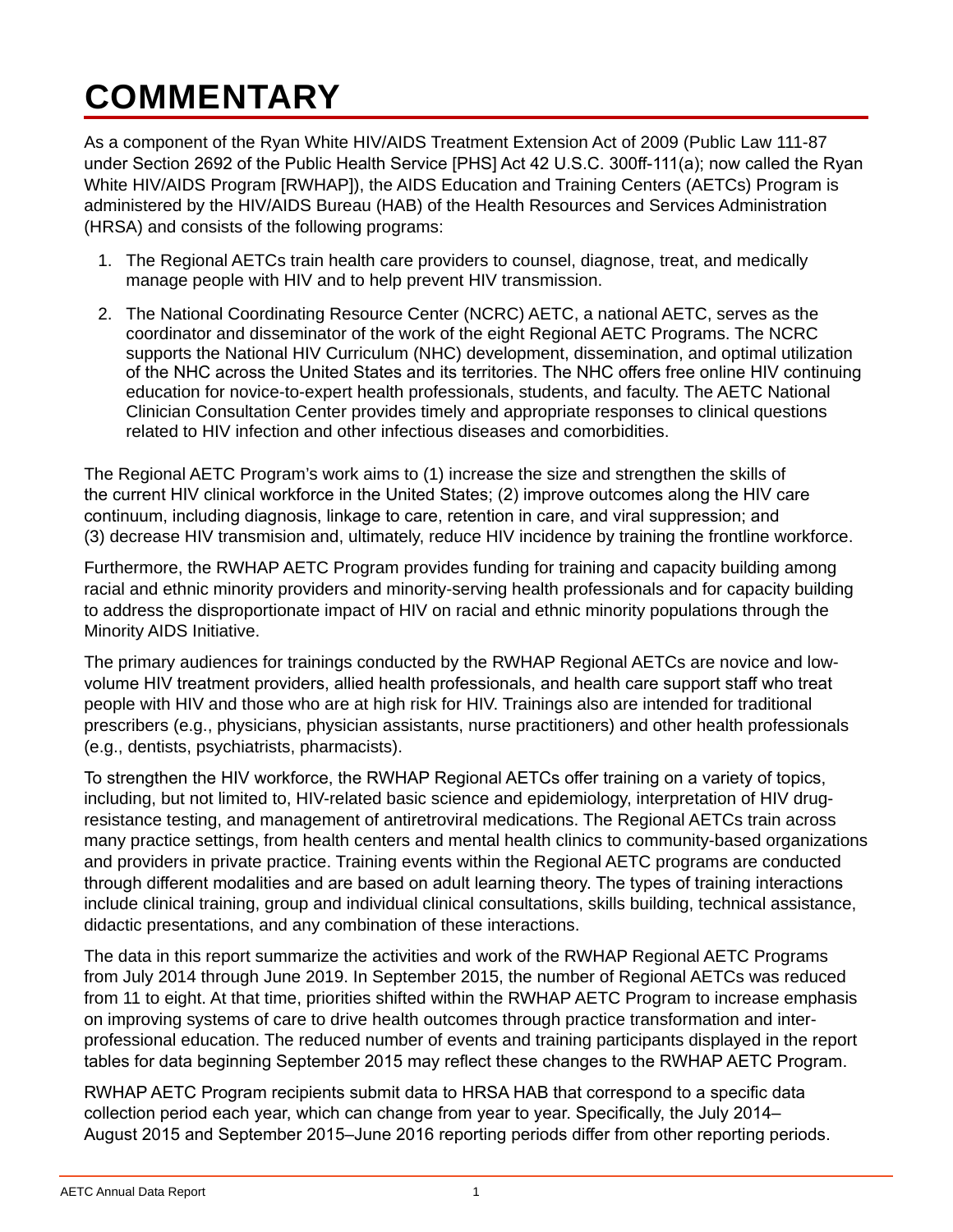## **Report Changes**

This report updates the most recent AETC Program Annual Data Report with two new years of data: July 2017–June 2018 and July 2018–June 2019. Overall, the data are presented for five reporting periods: July 2014–August 2015, September 2015–June 2016, July 2016–June 2017, July 2017–June 2018, and July 2018–June 2019.

### **Changes to Event Record and Participant Information Form Data**

During the July 2016–June 2017 reporting period, a new Event Record (ER) data collection form was implemented, which resulted in the concurrent use of old and new forms during the transition. Because the event categories differed across the two forms, categories from the new form were cross-walked to the most appropriate corresponding category in the earlier ER form for the July 2016–June 2017 event data presented in this report (**Table 2a**).

Similar to the ER form changes during the July 2016–June 2017 reporting period, Participant Information Form (PIF) changes also were implemented in the reporting period; however, the new participant data categories could not be cross-walked to the previous variables. Therefore, participant data are not available for the July 2016–June 2017 reporting period. Tables displaying participant data over a 5-year period do not show data for July 2016–June 2017 **(Tables 1, 3, 6,** and **8**).

## **Single-Year Report Table Changes**

Data tables typically displaying only the "most recent data year" each have an "a" and "b" table in this report to provide single-year data for each of the two years of previously unpublished data. Data for July 2017–June 2018 are displayed in **Tables 4a, 5a,** and **7a** and for July 2018–June 2019 in **Tables 4b, 5b,** and **7b.**

## **Multiyear Report Table Changes**

Tables displaying five years of data have been modified to accommodate the significant changes in the ER and PIF.

**Table 2: Event data, by year and training topic, other support, collaborating organization, and training modality:** Data have been separated into an "a" and "b" table according to the categories in each form. **Table 2a** displays data for three reporting periods: July 2014–August 2015, September 2015–June 2016, and July 2016–June 2017 (cross-walked data in the latest year). **Table 2b** displays data for two reporting periods: July 2017–June 2018 and July 2018–June 2019.

**Table 3: Participant data, by year and selected characteristics:** Categories are combined where the definitions between forms match one another exactly over the 5-year period displayed. Dashes denote that a category did not apply for that period.

**Table 6: Participant data, by year and selected service delivery characteristics:** This report combines tables 6 and 7 from the previous annual report. The new **Table 6** includes information on all participants (from old table 6) at the top of the table and information on participants who provide direct services to people with HIV (from old table 7) in the remainder of the table. Data categories are presented for the years in which they were included on the PIF. Because of form changes, PIF data are not available for the July 2016–June 2017 reporting period.

**Table 8: Participant data, by year and employment setting:** Old table 9 from prior annual reports is now **Table 8**. Data categories are presented for the years in which they were included on the PIF. Geographic work setting(s) changed with the updated PIF. Data presented for the earlier years use participant-identified rural/urban classification of primary work settings. In the later years, participants reported up to five ZIP codes for their work setting(s). Data presented for these years use rural/urban classifications of ZIP codes reported by participants, according to the [HRSA Federal Office of Rural Health Policy's Rural-Urban](https://www.hrsa.gov/rural-health/about-us/definition/index.html) [Commuting Area \(RUCA\)](https://www.hrsa.gov/rural-health/about-us/definition/index.html) designation and identify participants who work only in rural settings, both in rural and suburban/urban settings, or only in suburban/urban settings.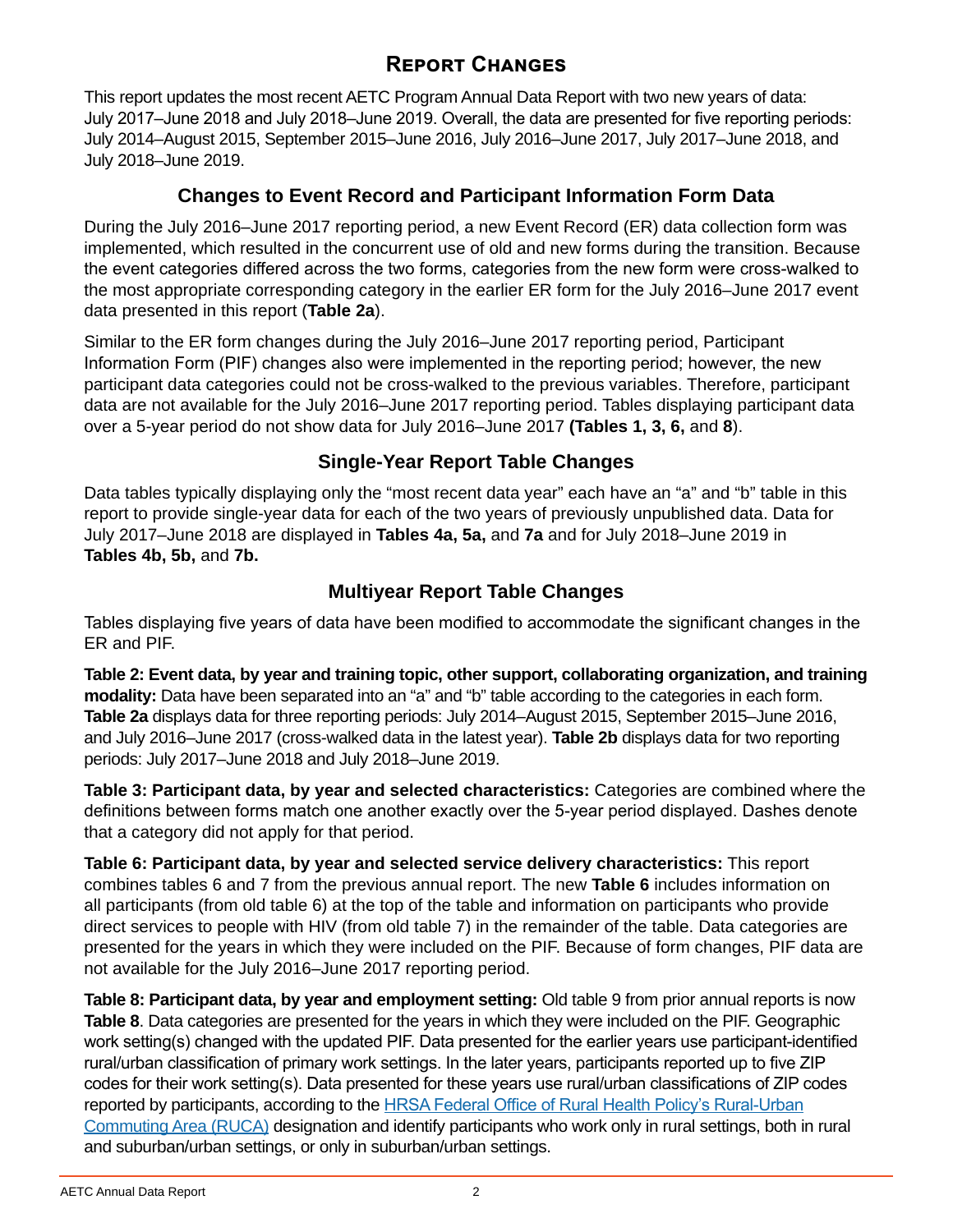## **Highlights of Analyses**

<span id="page-5-0"></span>Unless otherwise specified, the highlights presented are the **averages** across the 5-year period from July 2014 through June 2019. Readers are encouraged to review all table titles and footnotes carefully to ensure a complete understanding of the displayed data.

### **Training Events**

From July 2014 through June 2019, AETCs conducted a total of 51,765 training events, averaging 10,353 training events per year and reaching an average of 60,000 unique participants each year (range: 50,645–79,176; **Table 1**). As noted previously, participant data are not available for July 2016 through June 2017 because of changes in reporting.

#### **Training Event Topics and Modalities**

#### **Most Frequent Training Event Topics**

The topics most frequently presented in AETC training events from July 2014 through June 2016 were antiretroviral treatment (ART; presented in an average of 50% of training events during those years) and medication adherence (37% of events) (**Table 2a**). Other frequently presented topics included comorbidities (32% of events), HIV routine laboratory tests (28%), and clinical manifestations of HIV disease (27%). These training topics are not mutually exclusive; AETC training events typically include more than one topic. Because of the modifications made to the data collection tool—Participant Information Forms (PIFs) and Event Record (ER)—during the July 2016–June 2017 reporting period, the proportions in the training frequencies during that period shifted (see **Table 2a**).

The topics most frequently presented in AETC training events from July 2017 through June 2019 were ART adherence, including viral load suppression (presented in 30% of training events during those years); pre-exposure prophylaxis (PrEP; 28% of events); adult and adolescent ART (28%); and HIV diagnosis—that is, HIV testing (28%) (**Table 2b**). Other frequently presented topics included linkage to care (27%) and cultural competence (24%).

#### **Priority Populations**

Training topics from July 2014 through June 2016 focused on many priority populations of people with HIV, including racial and ethnic minorities (28%); women (23%); and gay, lesbian, bisexual, and transgender populations (23%) (**Table 2a**). Training topics from July 2017 through June 2019 similarly focused on gay, lesbian, bisexual, or transgender populations (25%); young adults (20%); the Black or African American population (21%); and women (20%) (**Table 2b**).

#### **Training Modalities**

The training modalities or technologies used most frequently from July 2014 through June 2016 were lectures/workshops (average, 41%), followed by chart and/or case reviews (average, 37%) and telephone/conference calls (average, 20%) (**Table 2a**). The training modalities or technologies used most frequently from July 2017 through June 2019 were coaching for organizational capacity building (27%), in-person interactive presentations (24%), and didactic presentations (19%) (**Table 2b**).

## **RWHAP AETC Program Training Participants**

To improve the quality of health care provided by the HIV health care workforce and increase access to high-quality HIV care for vulnerable and underserved populations, AETCs concentrate on reaching professionals who have direct patient care responsibilities for people with HIV, especially those who serve racial and ethnic minority patients and those working at RWHAP- and HRSA-supported clinical health centers.

The majority of AETC participants during the period of July 2014 through June 2019 self-identified as White (52%), followed by Black (20%) and Hispanic/Latino (16%). Nearly three-quarters of AETC participants were female, whereas 25% of participants were male, and less than 1% of participants were transgender (**Table 3**).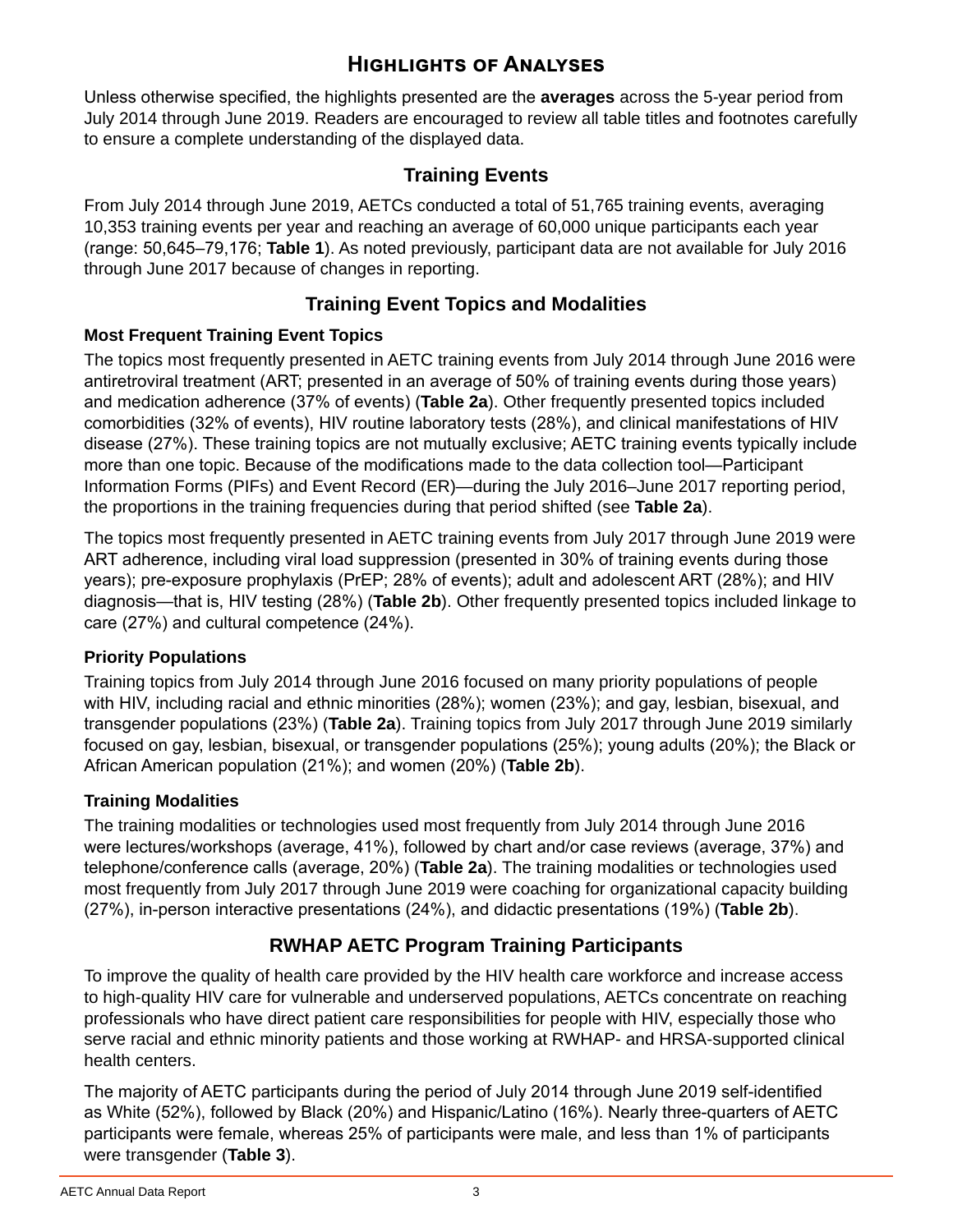Nurses and advanced practice nurses accounted for 26% of AETC participants from July 2014 through June 2019, whereas physicians accounted for 15% of AETC participants. Social workers accounted for 11% of AETC participants. Participants reported their primary functional roles within their organization. The most commonly reported roles were care provider/clinician (33%) and case manager (13%) (**Table 3**).

In 2017, across all racial and ethnic groups, with the exception of Asians and Hispanics/Latinos, nurses accounted for the highest percentage of participants. Among Asians, the highest percentage of participants were physicians (36%), and among Hispanics/Latinos, the highest percentage of participants were social workers (17%) (**Table 4a**).

In 2017, the highest percentages of profession by gender were as follows: Among males, 29% were physicians; among females, 29% were nurses; and among transgender people, 25% were community health workers (**Table 5a**).

In 2018, nurses accounted for the highest percentage of participants among American Indian/Alaskan Natives (21%), Native Hawaiian/Pacific Islanders (28%), and White participants (29%). Among Asians, the highest percentage of participants were physicians (35%). Among Blacks/African Americans and Hispanic/Latinos, the highest percentages of participants were social workers (20% and 18%, respectively) (**Table 4b**).

In 2018, the highest percentages of profession by gender were as follows: Among males, 28% were physicians; among females, 28% were nurses; and among transgender people, 35% were community health workers (**Table 5b**).

## **Service Delivery of RWHAP AETC Program Participants**

RWHAP Regional AETC programs train and support clinicians and health care professionals who provide direct care and services to patients. During the period July 2014 through June 2019, the majority of participants (74%) provided direct clinical services. During the period July 2017 through June 2019, more than half the participants (56%) provided HIV prevention counseling and testing services, and 21% prescribed PrEP (**Table 6**).

## **Service Delivery to People with HIV**

From July 2014 through June 2019, an average of 66% of AETC participants provided direct services to people with HIV (**Table 6**).

Approximately half of AETC participants from July 2014 through June 2019 had patient populations of people with HIV composed of at least 50% racial/ethnic minorities (**Table 6**).

During both the July 2017–June 2018 and July 2018–June 2019 reporting periods, the number of years of experience providing direct care to people with HIV varied by the race and ethnicity of participants.

- During July 2017–June 2018, on average, approximately 21% of participants across all races and ethnicities reported 1 year or less of experience serving people with HIV. Approximately 40% of White and Black/African American participants each reported 10 or more years of service to people with HIV, compared with a range of 30% to 36% among participants of other races and ethnicities (**Table 7a**).
- During July 2018–June 2019, approximately 23% of participants across all races and ethnicities reported 1 year or less of experience serving people with HIV. Approximately 38% of White and Black/African American participants each reported 10 or more years of service to people with HIV, compared with a range of 28% to 35% among participants of other races and ethnicities (**Table 7b**).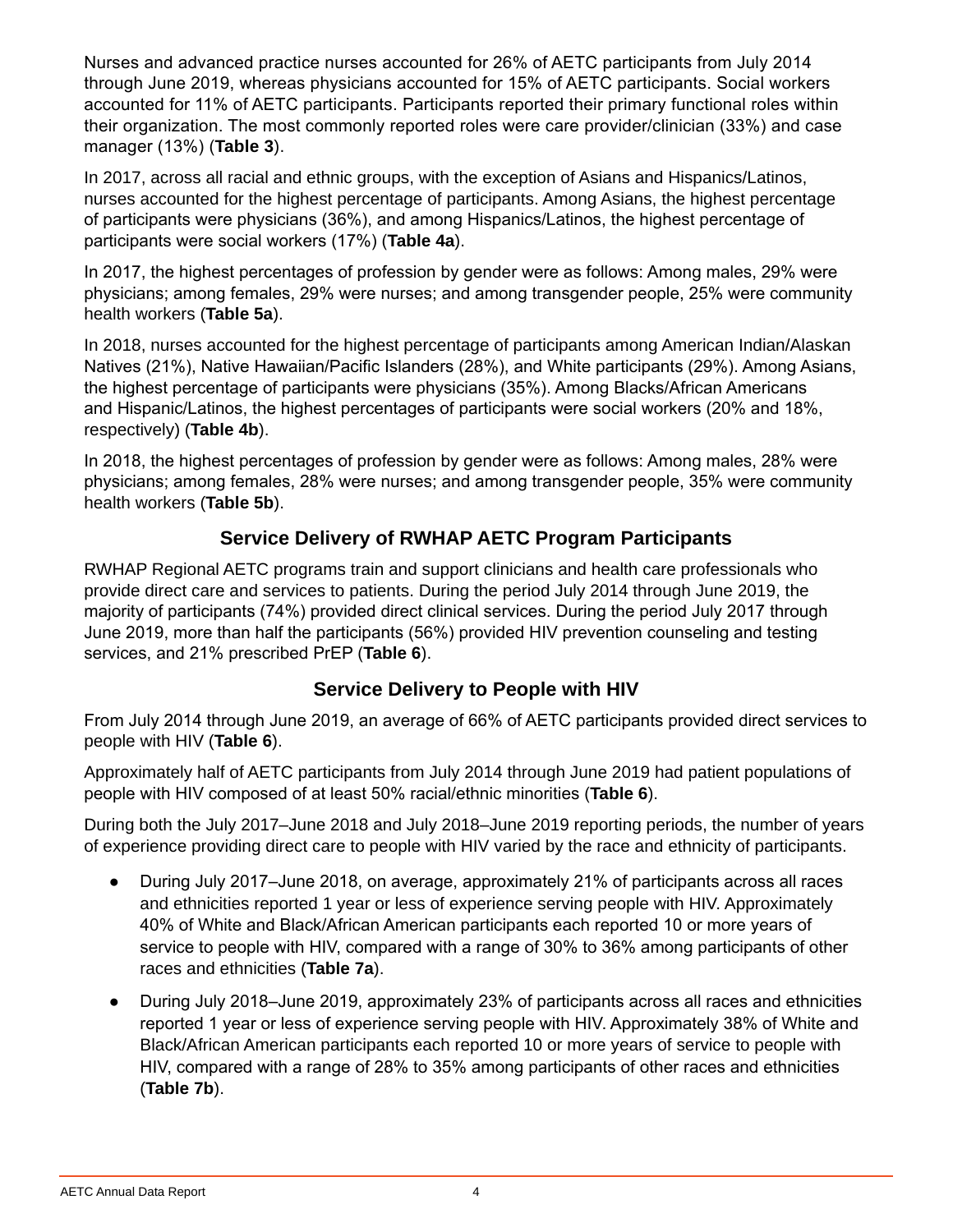## **Employment Setting of RWHAP AETC Participants**

The employment setting most frequently reported by AETC participants from July 2018 through June 2019 was academic health center (17%), followed by HIV or infectious diseases clinic (16%), federally qualified health center (13%), other community-based organization (13%), and state or local health department (11%) (**Table 8**).

From July 2014 through June 2019, the primary employment setting for most of the AETC participants was in a suburban/urban area (84%). On average, nearly half (48%) of AETC participants worked in an RWHAP-funded employment setting (**Table 8**).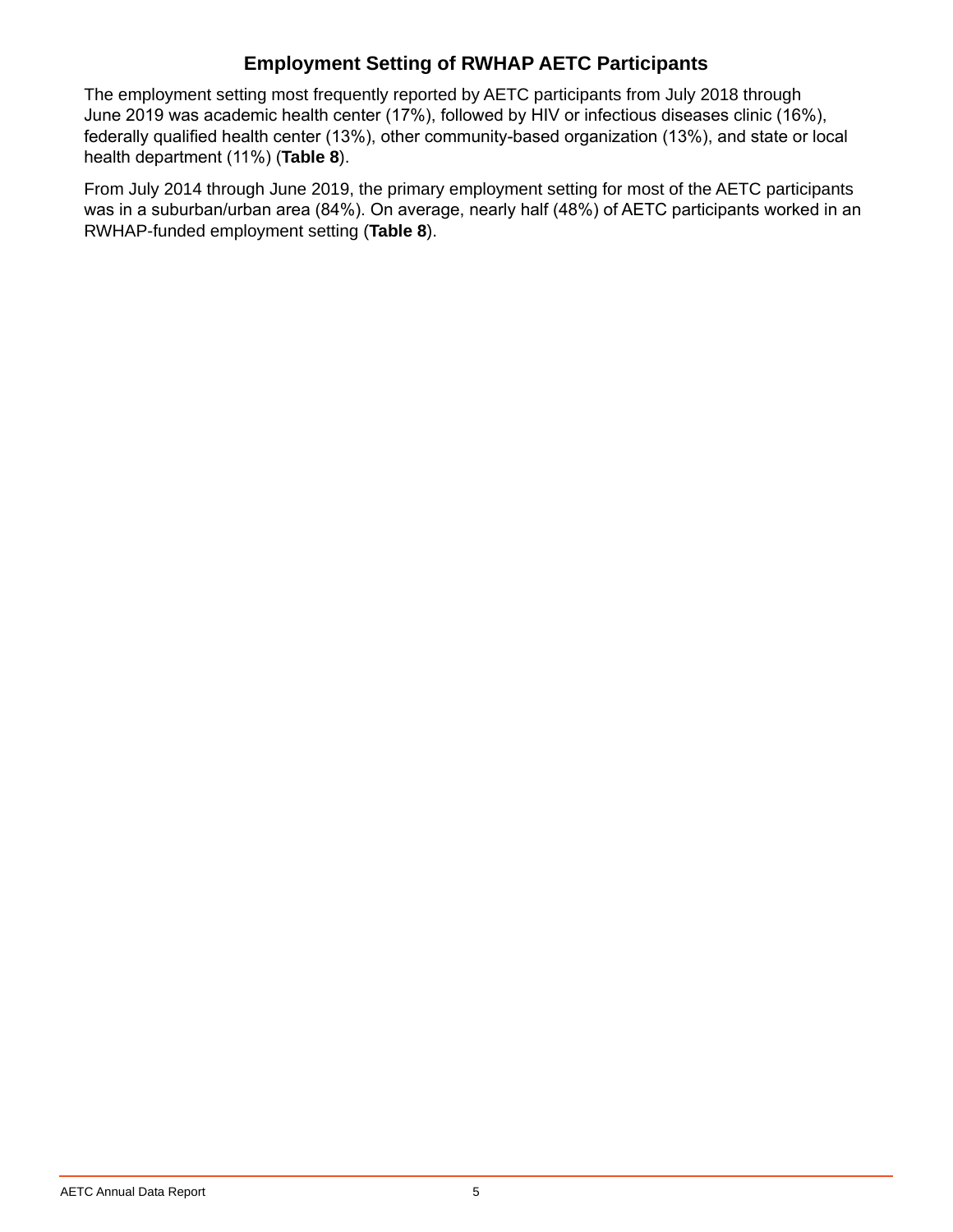# <span id="page-8-0"></span>**TECHNICAL NOTES**

Each year, RWHAP AETC Program grant recipients report data to HRSA HAB about the sponsored training events and the participants who attended those events in the United States, Guam, Puerto Rico, and the U.S. Virgin Islands.

Information collected on training events includes the topics covered, names of collaborating organizations, types of funds used from special initiatives, type and length of sessions, training modalities or technologies used, the total number of participants in attendance, and the total number of PIFs collected from participants.

Information collected on participants includes demographic information (e.g., profession, functional role, race/ethnicity, and gender). In addition, information on participants' employment settings is collected (e.g., if the setting is in a rural or suburban/urban area, if the setting is a faith-based organization [for data through June 2016 only], if the setting receives RWHAP funding, and the ZIP code of the setting). Patient care information also is collected from participants (e.g., if they provide services directly to people with HIV and, if so, how many years of experience they have been providing such services; the average number of people with HIV they serve; and percentage estimates of clients to whom they provide services that meet certain characteristics—for example, those who are of racial/ethnic minorities or are receiving ART therapy).

Data are submitted to HRSA HAB each year and contain information on all activities that occurred during a specific time frame. During the July 2016–June 2017 data collection period, HRSA HAB implemented new PIF and ER data forms. The switch between tools resulted in the concurrent use of both forms during the transition period, as well as inconsistencies in participant data collection. Therefore, reliable participant information for that reporting period is not available.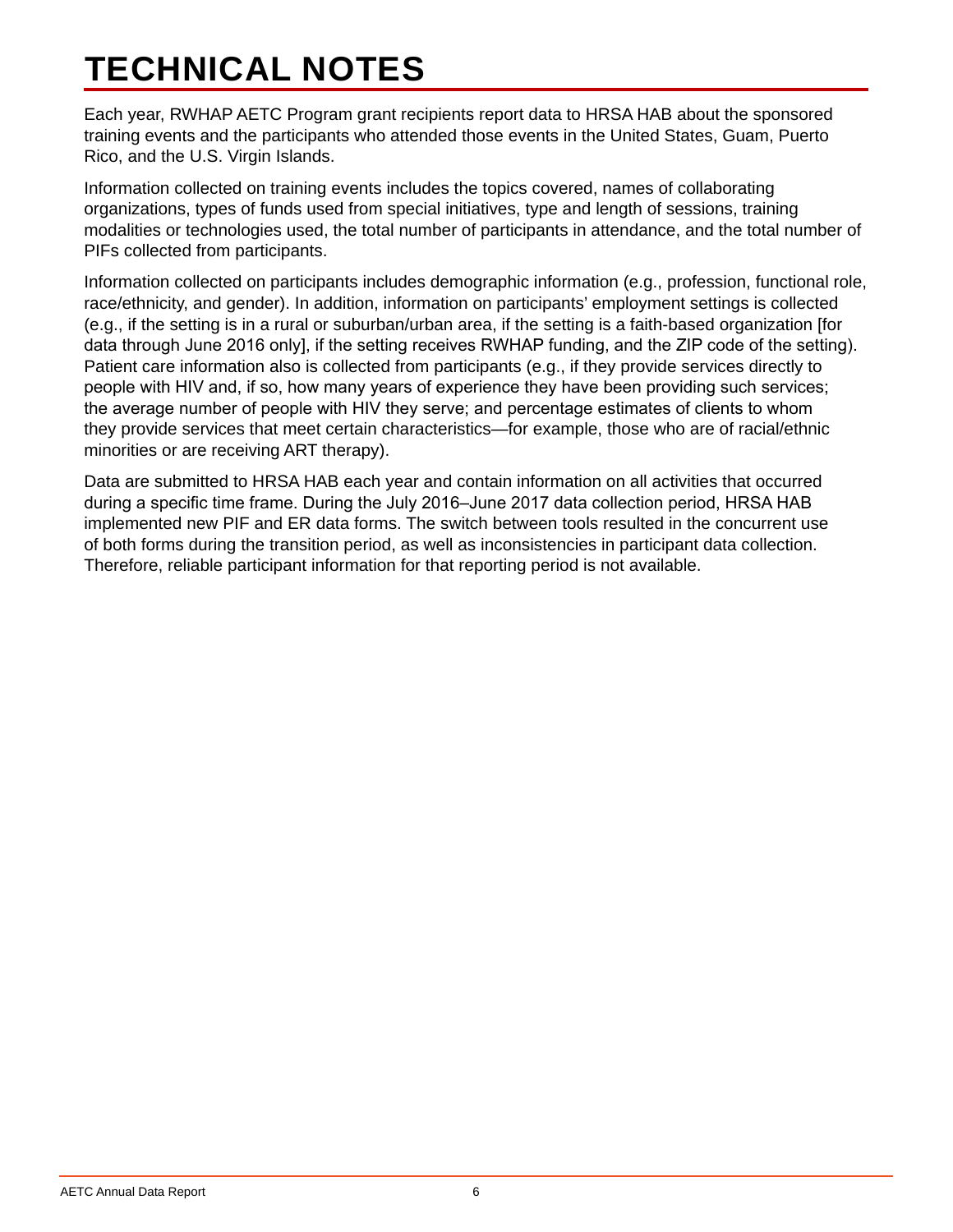#### <span id="page-9-0"></span>**Table 1. RWHAP AIDS Education and Training Centers (AETC) Program training events and participants by year, July 2014–June 2019—United States and 3 territories**

| Year                     | <b>Events</b> | <b>Participants<sup>a</sup></b> |
|--------------------------|---------------|---------------------------------|
| July 2014-August 2015    | 14.309        | 79.176                          |
| September 2015-June 2016 | 7.274         | 50.645                          |
| July 2016-June 2017      | 9.892         |                                 |
| July 2017-June 2018      | 10.506        | 55.219                          |
| July 2018-June 2019      | 9.784         | 56.124                          |

a Participant data unavailable for July 2016–June 2017.

**Table 2a. RWHAP AIDS Education and Training Centers (AETC) Program training events by year and training topic, other support, collaborating organization, and training modality, July 2014–June 2017—United States and 3 territories**

|                                                                      |        | July 2014–August 2015   |       | September 2015-June 2016 |       | July 2016–June 2017ª    |
|----------------------------------------------------------------------|--------|-------------------------|-------|--------------------------|-------|-------------------------|
|                                                                      | No.    | % of training<br>events | No.   | % of training<br>events  | No.   | % of training<br>events |
| <b>Training topic</b>                                                |        |                         |       |                          |       |                         |
| Most frequently presented training topics                            |        |                         |       |                          |       |                         |
| Antiretroviral treatment                                             | 7,265  | 51.0                    | 3,577 | 49.3                     | 3,226 | 35.3                    |
| Basic science/epidemiology                                           | 3,289  | 23.1                    | 1,905 | 26.3                     | 2,493 | 27.3                    |
| Clinical manifestations of HIV disease                               | 3,980  | 27.9                    | 1,845 | 25.4                     | 2.132 | 23.3                    |
| Comorbidities                                                        | 4,516  | 31.7                    | 2,279 | 31.4                     | 2,894 | 31.7                    |
| Hepatitis A, B, C                                                    | 3,278  | 23.0                    | 1,553 | 21.4                     | 2,076 | 22.7                    |
| HIV routine lab test                                                 | 4,137  | 29.0                    | 1,935 | 26.7                     | 2,215 | 24.2                    |
| Medication adherence                                                 | 5,344  | 37.5                    | 2,596 | 35.8                     | 697   | 7.6                     |
| Non-ART treatment                                                    | 2,858  | 20.1                    | 1,322 | 18.2                     | 338   | 3.7                     |
| <b>Nutrition</b>                                                     | 1,076  | 7.6                     | 394   | 5.4                      | 417   | 4.6                     |
| Opportunistic infections                                             | 3,395  | 23.8                    | 1,545 | 21.3                     | 1,493 | 16.3                    |
| Oral health                                                          | 1.078  | 7.6                     | 380   | 5.2                      | 485   | 5.3                     |
| Pediatric HIV management/perinatal transmission                      | 1,166  | 8.2                     | 623   | 8.6                      | 763   | 8.3                     |
| Pre/post-exposure prophylaxis (occupational and<br>non-occupational) | 2,754  | 19.3                    | 1,881 | 25.9                     | 3,032 | 33.2                    |
| Reproductive health                                                  | 1,574  | 11.1                    | 699   | 9.6                      | 675   | 7.4                     |
| Resistance/genotype-phenotype interpretation                         | 2.922  | 20.5                    | 1,403 | 19.4                     | 406   | 4.4                     |
| Routine primary care screenings                                      | 3,588  | 25.2                    | 1,703 | 23.5                     | 494   | 5.4                     |
| Health care organization and delivery issues                         |        |                         |       |                          |       |                         |
| Agency needs assessment                                              | 1,187  | 8.3                     | 731   | 10.1                     | 750   | 8.2                     |
| Community linkages                                                   | 2,766  | 19.4                    | 1,719 | 23.7                     | 2,383 | 26.1                    |
| Cultural competence                                                  | 2,135  | 15.0                    | 1,195 | 16.5                     | 2,108 | 23.1                    |
| Education development/delivery                                       | 1,923  | 13.5                    | 1,254 | 17.3                     | 465   | 5.1                     |
| <b>Grant issues</b>                                                  | 464    | 3.3                     | 321   | 4.4                      | 101   | 1.1                     |
| Health literacy                                                      | 1,064  | 7.5                     | 602   | 8.3                      | 1,205 | 13.2                    |
| Health organization and finances                                     | 423    | 3.0                     | 365   | 5.0                      | 141   | 1.5                     |
| Health care development/clinical service coordination                | 1,971  | 13.8                    | 1,281 | 17.7                     | 462   | 5.1                     |
| HIPAA/confidentiality                                                | 1,050  | 7.4                     | 624   | 8.6                      | 892   | 9.8                     |
| Quality improvement                                                  | 2,290  | 16.1                    | 1,139 | 15.7                     | 1,710 | 18.7                    |
| Resource allocation                                                  | 932    | 6.5                     | 617   | 8.5                      | 678   | 7.4                     |
| Risk assessment                                                      | 3,438  | 24.1                    | 1,947 | 26.9                     | 2,349 | 25.7                    |
| Risk reduction/harm reduction                                        | 3,795  | 26.6                    | 2,054 | 28.3                     | 1,729 | 18.9                    |
| Routine HIV testing                                                  | 3,383  | 23.8                    | 1,849 | 25.5                     | 1,633 | 17.9                    |
| Technology                                                           | 689    | 4.8                     | 452   | 6.2                      | 656   | 7.2                     |
| <b>Psychosocial issues</b>                                           |        |                         |       |                          |       |                         |
| Mental health                                                        | 3,110  | 21.8                    | 1,486 | 20.5                     | 1,480 | 16.2                    |
| Substance abuse                                                      | 2,751  | 19.3                    | 1,528 | 21.1                     | 1,337 | 14.6                    |
| <b>Priority populations</b>                                          |        |                         |       |                          |       |                         |
| Children (Ages 0-12 years)                                           | 648    | 4.6                     | 353   | 4.9                      | 416   | 4.6                     |
| Adolescents (Ages 13-24 years)                                       | 1,872  | 13.1                    | 1,122 | 15.5                     | 2,126 | 23.3                    |
| Older adults (Ages 50 years and over)                                | 2,308  | 16.2                    | 1,330 | 18.3                     | 1,934 | 21.2                    |
| Racial or ethnic minorities                                          | 3,752  | 26.3                    | 2,204 | 30.4                     | 2,741 | 30.0                    |
| Women                                                                | 3,049  | 21.4                    | 1,730 | 23.9                     | 2,133 | 23.3                    |
| Gay, lesbian, bisexual, or transgender                               | 2,954  | 20.7                    | 1,865 | 25.7                     | 2,507 | 27.4                    |
| Homeless or unstably housed                                          | 1,617  | 11.4                    | 1,051 | 14.5                     | 1,244 | 13.6                    |
| Immigrant or border populations                                      | 1,268  | 8.9                     | 809   | 11.2                     | 796   | 8.7                     |
| Incarcerated individuals                                             | 1,523  | 10.7                    | 683   | 9.4                      | 727   | 8.0                     |
| Rural populations                                                    | 2,174  | 15.3                    | 1,249 | 17.2                     | 1,340 | 14.7                    |
| Other specific populations                                           | 415    | 2.9                     | 210   | 2.9                      | 337   | 3.7                     |
| <b>Number of events</b>                                              | 14,241 |                         | 7,250 |                          | 9,141 |                         |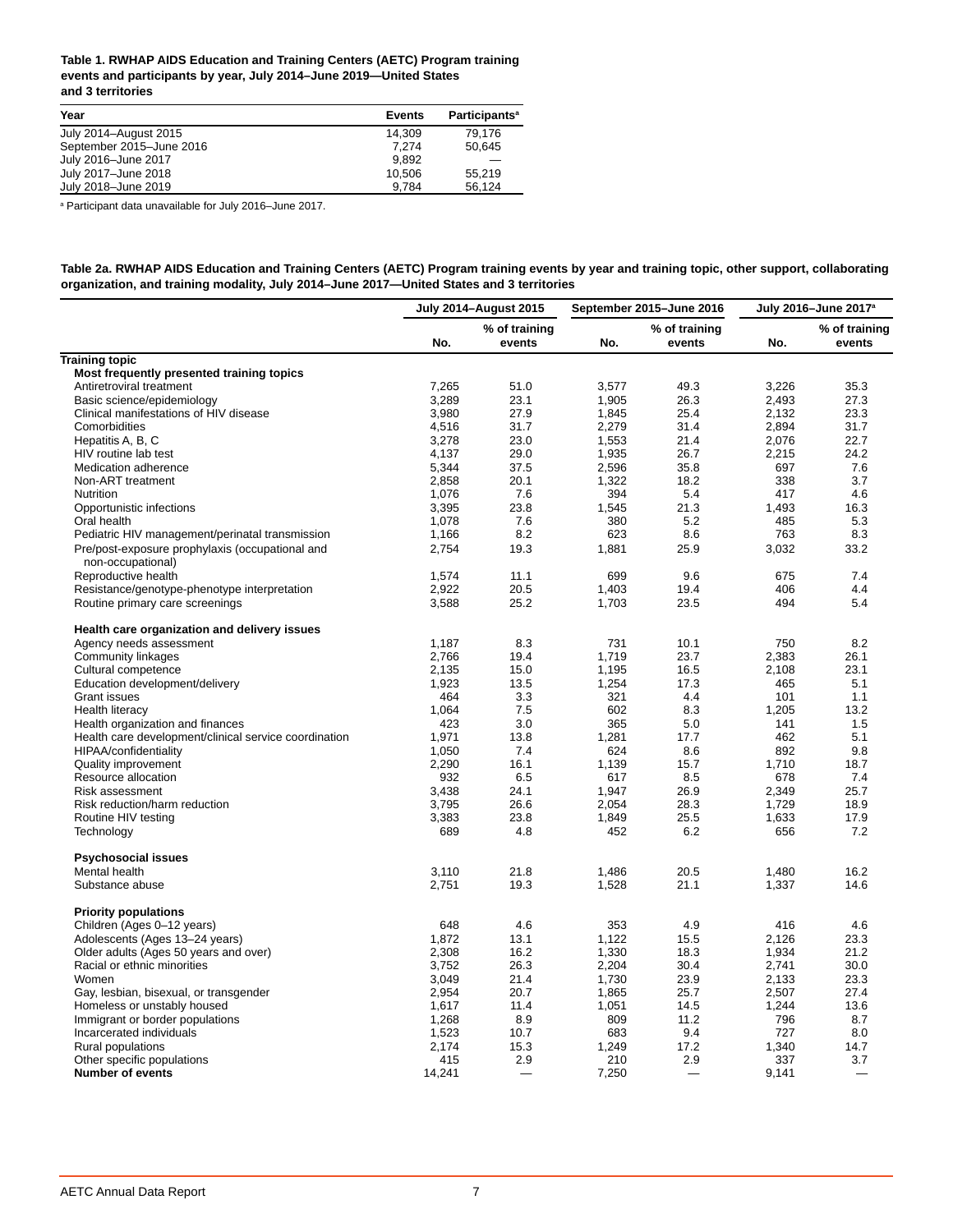**Table 2a. RWHAP AIDS Education and Training Centers (AETC) Program training events by year and training topic, other support, collaborating organization, and training modality, July 2014–June 2017—United States and 3 territories** *(cont.)*

|                                                                                                        |                 | <b>July 2014-August 2015</b> |                | September 2015-June 2016 |                         | July 2016-June 2017 <sup>a</sup> |
|--------------------------------------------------------------------------------------------------------|-----------------|------------------------------|----------------|--------------------------|-------------------------|----------------------------------|
|                                                                                                        |                 | % of training                |                | % of training            |                         | % of training                    |
|                                                                                                        | No.             | events                       | No.            | events                   | No.                     | events                           |
| Other support                                                                                          |                 |                              |                |                          |                         |                                  |
| Most frequent additional funding sources                                                               |                 |                              |                |                          |                         |                                  |
| American Indian/Alaska Native Inititative                                                              | 137             | 1.0                          | 107            | 1.5                      | 11                      | 0.2                              |
| <b>Border Health Initiative</b>                                                                        | 58              | 0.4                          | 28             | 0.4                      | 9                       | 0.2                              |
| Minority AIDS Initiative (MAI)                                                                         | 4,646           | 32.6                         | 2,043          | 29.0                     | 2,652                   | 59.3                             |
| None of the above<br><b>Number of events</b>                                                           | 9,426<br>14,247 | 66.2                         | 4,870<br>7,048 | 69.1                     | 1,798<br>4,470          | 40.2                             |
| <b>Collaborating organization</b>                                                                      |                 |                              |                |                          |                         |                                  |
| None                                                                                                   | 8,986           | 63.5                         | 4,111          | 58.2                     | 1,549                   | 32.7                             |
| <b>Other AETCs</b>                                                                                     | 553             | 3.9                          | 131            | 1.9                      | 36                      | 0.8                              |
| Delta                                                                                                  | 3               | < 0.1                        | 3              | < 0.1                    | 0                       | 0.0                              |
| Florida/Caribbean                                                                                      | 34              | 0.2                          | 5              | 0.1                      | 4                       | 0.1                              |
| Midwest                                                                                                | 68              | 0.5                          | 18             | 0.3                      | 4                       | 0.1                              |
| <b>Mountain Plains</b>                                                                                 | 17              | 0.1                          | 3              | < 0.1                    | $\overline{2}$          | <0.1                             |
| New England                                                                                            | 64              | 0.5                          | 17             | 0.2                      | 17                      | 0.4                              |
| New York/New Jersey                                                                                    | $\overline{4}$  | < 0.1                        | 7              | 0.1                      | 4                       | 0.1                              |
| Northwest                                                                                              | 5               | < 0.1                        | 5              | 0.1                      | 0                       | 0.0                              |
| Pacific                                                                                                | $\overline{4}$  | < 0.1                        | 11             | 0.2                      | 1                       | < 0.1                            |
| Pennsylvania/Mid-Atlantic                                                                              | 63              | 0.4                          | 6              | 0.1                      | $\overline{\mathbf{c}}$ | < 0.1                            |
| Southeast                                                                                              | 19              | 0.1                          | 11             | 0.2                      | $\overline{\mathbf{c}}$ | < 0.1                            |
| Texas/Oklahoma                                                                                         | 69              | 0.5                          | 54             | 0.8                      | 5                       | 0.1                              |
| National Clinician Consultation Center (NCCC)                                                          | 5               | < 0.1                        | 0              | 0.0                      | 0                       | 0.0                              |
| National Multi-Cultural Center (NMCC)                                                                  | 0               | 0.0                          | 0              | 0.0                      | 0                       | 0.0                              |
| National Resource Center (NRC)                                                                         | 9               | 0.1                          | 6              | 0.1                      | $\overline{2}$          | < 0.1                            |
| National Evaluation Center (NEC)                                                                       | $\Omega$        | 0.0                          | 1              | < 0.1                    | 1                       | < 0.1                            |
| Capacity Building Assistance for Community Health Centers                                              | 204             | 1.4                          | 5              | 0.1                      | 0                       | 0.0                              |
| <b>Other training centers</b>                                                                          | 293             | 2.1                          | 62             | 0.9                      | 123                     | 2.6                              |
| Addiction Technology Transfer Center (ATTC)                                                            | 37              | 0.3                          | 16             | 0.2                      | 12                      | 0.3                              |
| Area Health Education Center (AHEC)                                                                    | 179             | 1.3                          | 29             | 0.4                      | 40                      | 0.8                              |
| Prevention Training Center (PTC)                                                                       | 80              | 0.6                          | 18             | 0.3                      | 64                      | 1.4                              |
| Regional Training Center (RTC)                                                                         | 17              | 0.1                          | 7              | 0.1                      | 1                       | < 0.1                            |
| <b>TB Training Center</b>                                                                              | 17              | 0.1                          | 6              | 0.1                      | 11                      | 0.2                              |
| Other agencies                                                                                         | 4,801           | 33.9                         | 2,822          | 40.0                     | 3,097                   | 65.5                             |
| Agencies funded by Ryan White HIV/AIDS Program                                                         | 2,354           | 16.6                         | 1,323          | 18.7                     | 1,434                   | 30.3                             |
| AIDS community-based organizations                                                                     | 607             | 4.3                          | 470            | 6.7                      | 486                     | 10.3                             |
| College/university/health professions school                                                           | 1,272           | 9.0                          | 798            | 11.3                     | 843                     | 17.8                             |
| Community health center                                                                                | 1,343           | 9.5                          | 838            | 11.9                     | 995                     | 21.0                             |
| Corrections                                                                                            | 269             | 1.9                          | 113            | 1.6                      | 95                      | 2.0                              |
| Faith-based organization                                                                               | 112             | 0.8                          | 42             | 0.6                      | 28                      | 0.6                              |
| Historically Black College or University/<br>Hispanic-serving institution/tribal college or university | 139             | 1.0                          | 203            | 2.9                      | 179                     | 3.8                              |
| Hospital/hospital-based clinic                                                                         | 1,767           | 12.5                         | 748            | 10.6                     | 775                     | 16.4                             |
| Tribal health organizations                                                                            | 83              | 0.6                          | 123            | 1.7                      | 141                     | 3.0                              |
| Number of events (all collaborating organizations)                                                     | 14,162          |                              | 7,059          |                          | 4,730                   |                                  |
| <b>Training modality</b>                                                                               |                 |                              |                |                          |                         |                                  |
| Training modalities or technologies applied in the event                                               |                 |                              |                |                          |                         |                                  |
| Chart/case review                                                                                      | 5,722           | 40.9                         | 2,166          | 32.8                     | 553                     | 19.8                             |
| Clinical preceptorship/mini-residency                                                                  | 1,951           | 14.0                         | 1,051          | 15.9                     | 353                     | 12.7                             |
| Computer-based                                                                                         | 2,072           | 14.8                         | 1,044          | 15.8                     | 500                     | 17.9                             |
| Conference call/telephone                                                                              | 3,262           | 23.3                         | 1,093          | 16.6                     | 439                     | 15.7                             |
| Lecture/workshop                                                                                       | 5,175           | 37.0                         | 2,936          | 44.5                     | 866                     | 31.0                             |
| Role play/simulation                                                                                   | 798             | 5.7                          | 470            | 7.1                      | 665                     | 23.8                             |
| Self-study                                                                                             | 434             | 3.1                          | 150            | 2.3                      | 100                     | 3.6                              |
| Telemedicine                                                                                           | 416             | 3.0                          | 146            | 2.2                      | 41                      | 1.5                              |
| Webcast/webinar                                                                                        | 915             | 6.5                          | 318            | 4.8                      | 129                     | 4.6                              |
| <b>Number of events</b>                                                                                | 13,974          | $\overline{\phantom{0}}$     | 6,594          | $\qquad \qquad -$        | 2,790                   | $\overline{\phantom{m}}$         |

*Abbreviations:* ART, antiretroviral therapy; HIPAA, Health Insurance Portability and Accountability Act; TB, tuberculosis

*Notes:* Training topic, other support, collaborating organization, training modality categories are not mutually exclusive. Subtotals for each represent the number of unique events and serve as the denominators for percentage calculations.

a During the July 2016–June 2017 data collection period, a new Event Record data form was implemented. The switch between tools resulted in the concurrent use of old and<br>new forms during the transition period. Because of d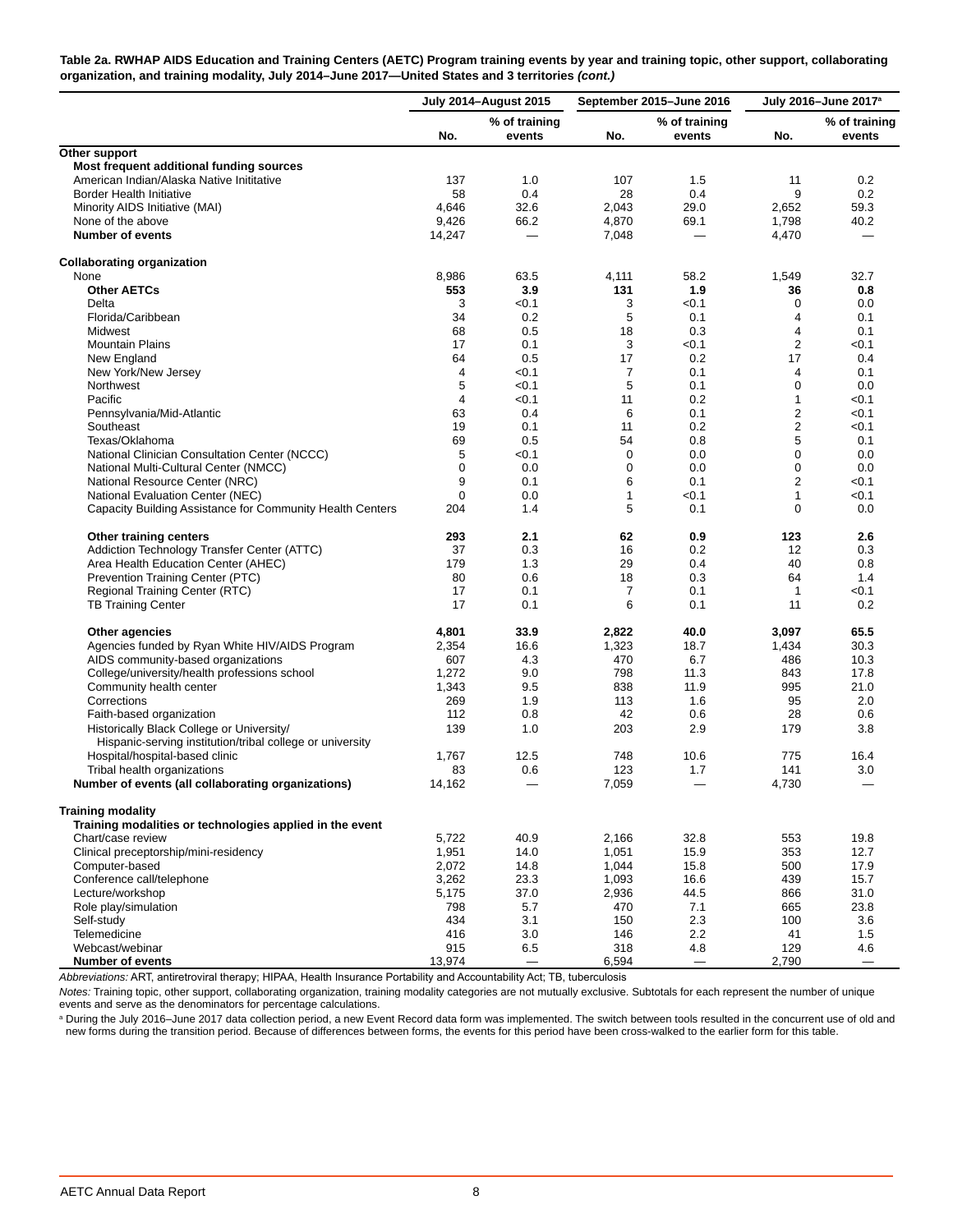#### <span id="page-11-0"></span>**Table 2b. RWHAP AIDS Education and Training Centers (AETC) Program training events by year and training topic, other support, collaborating organization, and training modality, July 2017–June 2019—United States and 3 territories**

|                                                                                       |                | July 2017-June 2018     |                | July 2018-June 2019     |
|---------------------------------------------------------------------------------------|----------------|-------------------------|----------------|-------------------------|
|                                                                                       | No.            | % of training<br>events | No.            | % of training<br>events |
| <b>Training topic</b>                                                                 |                |                         |                |                         |
| <b>HIV prevention</b>                                                                 |                | 18.5                    |                | 19.8                    |
| Behavioral prevention<br>Harm reduction/safe injection                                | 1,938<br>1,260 | 12.0                    | 1,932<br>1,153 | 11.8                    |
| HIV transmission risk assessment                                                      | 2,443          | 23.3                    | 2,190          | 22.4                    |
| Post-exposure prophylaxis (PEP, occupational and nonoccupational)                     | 1,545          | 14.7                    | 1,501          | 15.4                    |
| Pre-exposure prophylaxis (PrEP)                                                       | 2,979          | 28.4                    | 2,761          | 28.3                    |
| Prevention of perinatal or mother-to-child transmission                               | 812            | 7.7                     | 675            | 6.9                     |
| Other biomedical prevention                                                           | 516            | 4.9                     | 384            | 3.9                     |
| HIV background and management                                                         |                |                         |                |                         |
| Acute HIV                                                                             | 1,416          | 13.5                    | 1,174          | 12.0                    |
| Adult and adolescent antiretroviral treatment                                         | 2,837          | 27.1                    | 2,890          | 29.6                    |
| Aging and HIV<br>Antiretroviral treatment adherence, including viral load suppression | 1,055<br>3,078 | 10.1<br>29.4            | 948<br>2,889   | 9.7<br>29.6             |
| Basic science                                                                         | 2,068          | 19.7                    | 1,811          | 18.6                    |
| Clinical manifestations of HIV disease                                                | 1,986          | 18.9                    | 1,893          | 19.4                    |
| HIV diagnosis (i.e., HIV testing)                                                     | 2,945          | 28.1                    | 2,715          | 27.8                    |
| HIV epidemiology                                                                      | 1,927          | 18.4                    | 1,698          | 17.4                    |
| HIV monitoring and lab tests (i.e., CD4 and viral load)                               | 2,475          | 23.6                    | 2,252          | 23.1                    |
| HIV resistance testing and interpretation                                             | 1,572          | 15.0                    | 1,395          | 14.3                    |
| Linkage to care                                                                       | 2,819          | 26.9                    | 2,570          | 26.3                    |
| Pediatric HIV management                                                              | 277            | 2.6                     | 194            | 2.0                     |
| Retention and/or re-engagement in care                                                | 2,204          | 21.0                    | 1,944          | 19.9                    |
| <b>Primary care and comorbidities</b>                                                 |                |                         |                |                         |
| Cervical cancer screening, including HPV                                              | 370            | 3.5                     | 299            | 3.1                     |
| <b>Hepatitis B</b>                                                                    | 858            | 8.2                     | 759            | 7.8                     |
| <b>Hepatitis C</b>                                                                    | 1,914          | 18.3                    | 1,718          | 17.6                    |
| Immunization<br>Influenza                                                             | 666<br>265     | 6.4<br>2.5              | 708<br>269     | 7.3<br>2.8              |
| Malignancies                                                                          | 448            | 4.3                     | 357            | 3.7                     |
| Medication-assisted therapy for substance use disorders                               | 459            | 4.4                     | 518            | 5.3                     |
| Mental health disorders                                                               | 1,352          | 12.9                    | 1,241          | 12.7                    |
| Non-infection comorbidities of HIV or viral hepatitis                                 | 1,298          | 12.4                    | 1,101          | 11.3                    |
| <b>Nutrition</b>                                                                      | 441            | 4.2                     | 307            | 3.1                     |
| Opportunistic infections                                                              | 1,434          | 13.7                    | 1,207          | 12.4                    |
| Oral health                                                                           | 444            | 4.2                     | 327            | 3.4                     |
| Osteoporosis                                                                          | 208            | 2.0                     | 195            | 2.0                     |
| Pain management<br>Palliative care                                                    | 244<br>97      | 2.3<br>0.9              | 309<br>99      | 3.2<br>1.0              |
| Primary care screenings                                                               | 1,579          | 15.1                    | 1,364          | 14.0                    |
| Reproductive health, including preconception planning                                 | 757            | 7.2                     | 591            | 6.1                     |
| Sexually transmitted infections                                                       | 2,134          | 20.4                    | 2,113          | 21.6                    |
| Substance use disorders                                                               | 1,508          | 14.4                    | 1,488          | 15.2                    |
| Tobacco cessation                                                                     | 470            | 4.5                     | 331            | 3.4                     |
| Tuberculosis                                                                          | 322            | 3.1                     | 259            | 2.7                     |
| Issues related to care of people with HIV                                             |                |                         |                |                         |
| Cultural competence                                                                   | 2,790          | 26.6                    | 2,091          | 21.4                    |
| Health literacy                                                                       | 1,742          | 16.6                    | 1,308          | 13.4                    |
| Low English proficiency                                                               | 391            | 3.7                     | 276            | 2.8                     |
| Motivational interviewing<br>Stigma or discrimination                                 | 1,328<br>2,360 | 12.7<br>22.5            | 923<br>2,210   | 9.5<br>22.6             |
|                                                                                       |                |                         |                |                         |
| <b>Education</b><br>Adult learning principles                                         | 963            |                         | 880            |                         |
| Best practices in training                                                            | 1,870          | 9.2<br>17.8             | 1,389          | 9.0<br>14.2             |
| Curriculum development                                                                | 924            | 8.8                     | 910            | 9.3                     |
| Use of technology for education                                                       | 1,068          | 10.2                    | 367            | 3.8                     |
| Health care organization or systems issues                                            |                |                         |                |                         |
| Billing for services and payment models                                               | 724            | 6.9                     | 417            | 4.3                     |
| Case management                                                                       | 1,453          | 13.9                    | 1,236          | 12.7                    |
| Community linkages                                                                    | 2,199          | 21.0                    | 1,758          | 18.0                    |
| Confidentiality/HIPAA                                                                 | 871            | 8.3                     | 632            | 6.5                     |
| Coordination of care                                                                  | 2,338          | 22.3                    | 1,930          | 19.8                    |
| Funding or resource allocation                                                        | 689            | 6.6                     | 441            | 4.5                     |
| Health insurance coverage                                                             | 862            | 8.2                     | 696            | 7.1                     |
| Legal issues                                                                          | 466<br>1,629   | 4.4<br>15.5             | 378<br>652     | 3.9<br>6.7              |
| Organizational infrastructure<br>Organizational needs assessment                      | 1,246          | 11.9                    | 448            | 4.6                     |
| Patient-centered medical home                                                         | 677            | 6.5                     | 323            | 3.3                     |
| Practice transformation                                                               | 1,510          | 14.4                    | 767            | 7.9                     |
| Quality improvement                                                                   | 2,244          | 21.4                    | 1,278          | 13.1                    |
| Team-based care                                                                       | 1,288          | 12.3                    | 1,051          | 10.8                    |
| Use of technology for patient care                                                    | 748            | 7.1                     | 486            | 5.0                     |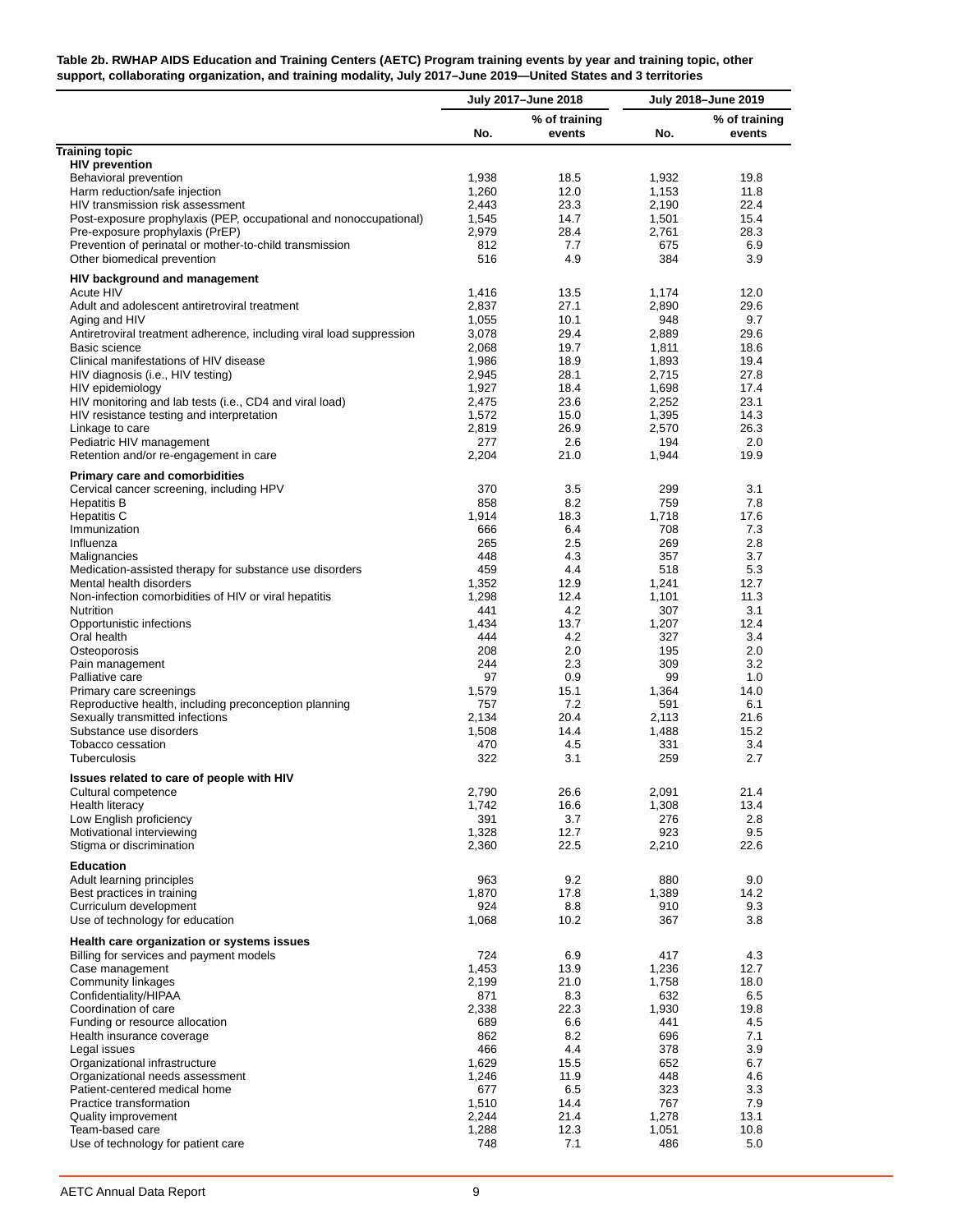| Table 2b. RWHAP AIDS Education and Training Centers (AETC) Program training events by year and training topic, other support, |  |
|-------------------------------------------------------------------------------------------------------------------------------|--|
| collaborating organization, and training modality, July 2017–June 2019—United States and 3 territories (cont.)                |  |

|                                                                      |              | July 2017-June 2018 |              | July 2018-June 2019 |
|----------------------------------------------------------------------|--------------|---------------------|--------------|---------------------|
|                                                                      |              | % of training       |              | % of training       |
|                                                                      | No.          | events              | No.          | events              |
| <b>Priority populations</b>                                          |              |                     |              |                     |
| Children (Ages 0-12 years)                                           | 406          | 3.9                 | 337          | 3.5                 |
| Adolescents (Ages 13-17 years)                                       | 1,082        | 10.3                | 917          | 9.4                 |
| Young adults (Ages 18-24 years)                                      | 2,159        | 20.6                | 1,923        | 19.7                |
| Older adults (Ages 50 years and over)                                | 1,958        | 18.7                | 1,793        | 18.4                |
| American Indian or Alaska Native                                     | 525          | 5.0                 | 465          | 4.8                 |
| Asian                                                                | 353          | 3.4                 | 301          | 3.1                 |
| Black or African American                                            | 2,109        | 20.1                | 2,005        | 20.5                |
| Hispanic or Latino                                                   | 1,527        | 14.6                | 1,447        | 14.8                |
| Native Hawaiian or Pacific Islander                                  | 280          | 2.7                 | 242          | 2.5                 |
| Other race or ethnicity                                              | 451          | 4.3                 | 255          | 2.6                 |
| Women                                                                | 2,036        | 19.4                | 1,961        | 20.1                |
| Gay, lesbian, bisexual, or transgender                               | 2,654        | 25.3                | 2,422        | 24.8                |
| Homeless or unstably housed                                          | 1,297        | 12.4                | 1,160        | 11.9                |
| Immigrants                                                           | 867          | 8.3                 | 631          | 6.5                 |
| Incarcerated or recently released                                    | 779          | 7.4                 | 749          | 7.7                 |
| Rural populations                                                    | 1,122        | 10.7                | 1,216        | 12.5                |
| U.S.-Mexico border population                                        | 395          | 3.8                 | 325          | 3.3                 |
|                                                                      | 272          |                     |              |                     |
| Other specific populations<br><b>Number of events</b>                |              | 2.6                 | 233          | 2.4                 |
|                                                                      | 10,482       |                     | 9,761        |                     |
| Other support                                                        |              |                     |              |                     |
| <b>Funding sources used</b>                                          |              |                     |              |                     |
| Centers for Disease Control and Prevention                           | 345          | 3.3                 | 280          | 2.9                 |
| Core Training and Technical Assistance                               | 6,321        | 60.3                | 6,045        | 61.8                |
| Interprofessional Education                                          | 590          | 5.6                 | 494          | 5.1                 |
| Minority AIDS Initiative (MAI)                                       | 3,421        | 32.6                | 3,264        | 33.4                |
| <b>Practice Transformation</b>                                       | 1,857        | 17.7                | 965          | 9.9                 |
| <b>Total number of events</b>                                        | 10,487       |                     | 9,778        |                     |
|                                                                      |              |                     |              |                     |
| <b>Collaborating organization</b><br><b>Other AETC collaborators</b> |              |                     |              | 2.3                 |
|                                                                      | 236          | 2.3                 | 223          |                     |
| <b>Frontier AETC</b>                                                 | 29           | 0.9                 | 1            | < 0.1               |
| Mid-Atlantic AETC                                                    | $\mathbf{1}$ | < 0.1               | 13           | 0.4                 |
| Midwest AETC                                                         | 17           | 0.5                 | 33           | 1.0                 |
| New England AETC                                                     | 27           | 0.8                 | 43           | 1.4                 |
| Northeast Caribbean AETC                                             | 12           | 0.4                 | 3            | 0.1                 |
| Pacific AETC                                                         | 14           | 0.4                 | 16           | 0.5                 |
| South Central AETC                                                   | 88           | 2.6                 | 103          | 3.2                 |
| Southeast AETC                                                       | 38           | 1.1                 | 27           | 0.8                 |
| <b>AETC National Clinicians' Consultation Center</b>                 | 11           | 0.3                 | 6            | 0.2                 |
| <b>AETC National Coordinating Resource Center</b>                    | 23           | 0.7                 | 17           | 0.5                 |
| <b>AETC National Evaluation Center</b>                               | 0            | 0.0                 | 7            | 0.2                 |
| Duke nurse practitioner program                                      | 31           | 0.9                 | 42           | 1.3                 |
| Johns Hopkins nurse practitioner program                             | 1            | < 0.1               | 2            | 0.1                 |
| Rutgers nurse practitioner program                                   | 0            | 0.0                 | 1            | < 0.1               |
| SUNY physician assistant program                                     | 4            | 0.1                 | 2            | 0.1                 |
| UCSF nurse practitioner program                                      | 0            | 0.0                 | 0            | 0.0                 |
| Same region but different local partner                              | 1            | < 0.1               | 0            | 0.0                 |
|                                                                      |              |                     |              |                     |
| Other federally funded training center collaborators                 | 175          | 1.7                 | 198          | 2.0                 |
| Addiction Technology Transfer Center (ATTC)                          | 44           | 1.3                 | 76           | 2.4                 |
| Area Health Education Center (AHEC)                                  | 39           | 1.2                 | 49           | 1.5                 |
| Capacity Building Assistance (CBA) Provider                          | 66           | 2.0                 | 61           | 1.9                 |
| Family Planning National Training Center                             | 0            | 0.0                 | $\mathbf{1}$ | < 0.1               |
| Public Health Training Center (PHTC)                                 | 4            | 0.1                 | 30           | 0.9                 |
| STD Clinical Prevention Training Center (PTC)                        | 100          | 3.0                 | 99           | 3.1                 |
| TB Regional Training and Medical Consultation Center                 | 62           | 1.9                 | 13           | 0.4                 |
| Viral Hepatitis Education and Training Project                       | 1            | <0.1                | 2            | 0.1                 |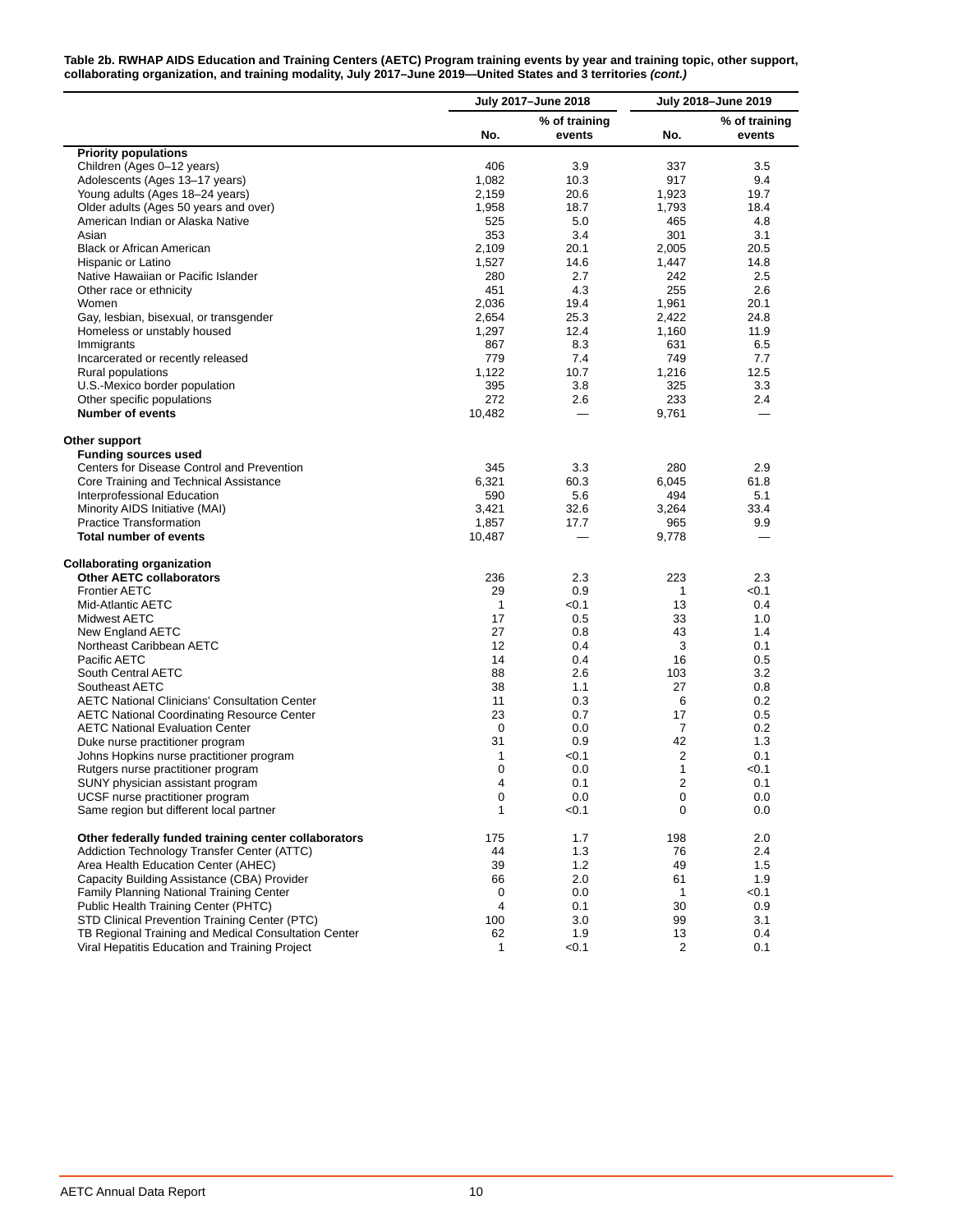#### **Table 2b. RWHAP AIDS Education and Training Centers (AETC) Program training events by year and training topic, other support, collaborating organization, and training modality, July 2017–June 2019—United States and 3 territories** *(cont.)*

|                                                                                               |        | July 2017-June 2018     |       | July 2018-June 2019      |
|-----------------------------------------------------------------------------------------------|--------|-------------------------|-------|--------------------------|
|                                                                                               | No.    | % of training<br>events | No.   | % of training<br>events  |
| Other organization collaborators                                                              | 3,137  | 30.0                    | 2.942 | 30.2                     |
| AIDS services organization                                                                    | 408    | 12.2                    | 358   | 11.2                     |
| Community health center, including federally qualified health center<br>(FQHC) funded by HRSA | 901    | 26.9                    | 764   | 24.0                     |
| Correctional institution                                                                      | 94     | 2.8                     | 62    | 1.9                      |
| Faith-based organization                                                                      | 30     | 0.9                     | 38    | 1.2                      |
| Health professions school                                                                     | 651    | 19.4                    | 870   | 27.3                     |
| Hispanic-serving Institution                                                                  | 177    | 5.3                     | 214   | 6.7                      |
| Historically Black College or University                                                      | 73     | 2.2                     | 134   | 4.2                      |
| Hospital or hospital-based clinic                                                             | 685    | 20.4                    | 602   | 18.9                     |
| Other                                                                                         | 382    | 11.4                    | 261   | 8.2                      |
| Other community-based organization                                                            | 287    | 8.6                     | 308   | 9.7                      |
| Ryan White HIV/AIDS Program-funded organization, including<br>subrecipients                   | 1,250  | 37.3                    | 1,233 | 38.7                     |
| Tribal college or university                                                                  | 39     | 1.2                     | 12    | 0.4                      |
| Tribal health organization                                                                    | 76     | 2.3                     | 39    | 1.2                      |
| Number of events (all collaborating organizations)                                            | 3,351  |                         | 3,185 |                          |
| <b>Training modality</b>                                                                      |        |                         |       |                          |
| Training modalities or technologies applied in the event                                      |        |                         |       |                          |
| Didactic presentations, in-person                                                             | 1,271  | 12.2                    | 1,324 | 13.6                     |
| Didactic presentations, distance-based (live)                                                 | 241    | 2.3                     | 282   | 2.9                      |
| Didactic presentations, distance-based (archived)                                             | 295    | 2.8                     | 334   | 3.4                      |
| Interactive presentations, in-person                                                          | 2,334  | 22.3                    | 2,200 | 22.6                     |
| Interactive presentations, distance-based (live)                                              | 160    | 1.5                     | 199   | 2.0                      |
| Communities of practice, in-person                                                            | 713    | 6.8                     | 1,065 | 10.9                     |
| Communities of practice, distance-based (live)                                                | 808    | 7.7                     | 378   | 3.9                      |
| Self-study, distance-based (archived)                                                         | 229    | 2.2                     | 124   | 1.3                      |
| Clinical preceptorships, in-person                                                            | 1,295  | 12.4                    | 1,359 | 13.9                     |
| Clinical preceptorships, distance-based (live)                                                | 15     | 0.1                     | 6     | 0.1                      |
| Clinical consultation, in-person                                                              | 524    | 5.0                     | 674   | 6.9                      |
| Clinical consultation, distance-based (live)                                                  | 617    | 5.9                     | 534   | 5.5                      |
| Coaching for organizational capacity building, in-person                                      | 1,982  | 19.0                    | 1,548 | 15.9                     |
| Coaching for organizational capacity building, distance-based (live)                          | 1,176  | 11.3                    | 803   | 8.2                      |
| <b>Number of events</b>                                                                       | 10,448 |                         | 9,754 | $\overline{\phantom{0}}$ |

*Abbreviations:* HIPAA, Health Insurance Portability and Accountability Act; HPV, human papillomavirus; STD, sexually transmitted disease; SUNY, State<br>University of New York; TB, tuberculosis; UCSF, University of Californi

*Notes:* Training topic, other support, collaborating organization, training modality categories are not mutually exclusive.

Subtotals for each represent the number of unique events and serve as the denominators for percentage calculations.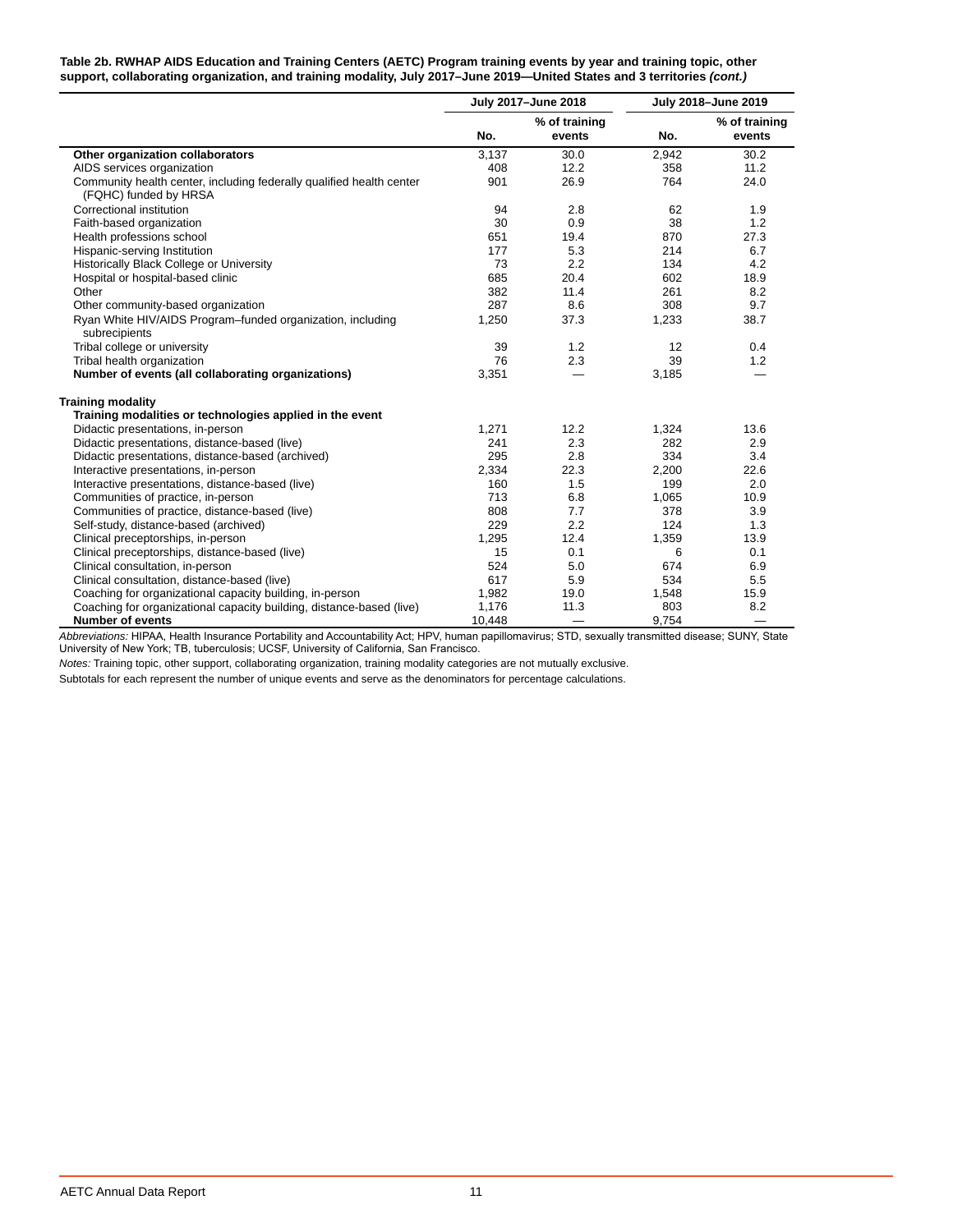#### <span id="page-14-0"></span>**Table 3. RWHAP AIDS Education and Training Centers (AETC) Program participants by year and selected characteristics, July 2014–June 2019— United States and 3 territories**

|                                                                       | July 2014-<br>August 2015 |       | <b>June 2016</b> | September 2015- | July 2016-<br><b>June 2017</b> |                                   |        | <b>July 2017-</b><br><b>June 2018</b> |        | <b>July 2018-</b><br><b>June 2019</b> |
|-----------------------------------------------------------------------|---------------------------|-------|------------------|-----------------|--------------------------------|-----------------------------------|--------|---------------------------------------|--------|---------------------------------------|
|                                                                       | No.                       | %     | No.              | %               | No.                            | %                                 | No.    | %                                     | No.    | %                                     |
| <b>Race/ethnicity</b>                                                 |                           |       |                  |                 |                                |                                   |        |                                       |        |                                       |
| American Indian/Alaska Native                                         | 1,277                     | 1.7   | 969              | 2.0             |                                |                                   | 858    | 1.7                                   | 785    | 1.5                                   |
| Asian                                                                 | 5,401                     | 7.0   | 3,624            | 7.5             |                                | —                                 | 3,581  | 7.1                                   | 3,737  | 7.3                                   |
| Black/African American                                                | 14,842                    | 19.2  | 10,132           | 20.8            |                                | $\overline{\phantom{0}}$          | 10,001 | 19.8                                  | 10,663 | 20.9                                  |
| Hispanic/Latino <sup>a</sup>                                          | 10,626                    | 13.8  | 6,848            | 14.1            |                                | $\qquad \qquad \longleftarrow$    | 8,663  | 17.1                                  | 8,818  | 17.3                                  |
| Native Hawaiian/Pacific Islander                                      | 313                       | 0.4   | 145              | 0.3             |                                |                                   | 171    | 0.3                                   | 153    | 0.3                                   |
| White                                                                 | 41,525                    | 53.8  | 25,800           | 53.1            |                                |                                   | 25,708 | 50.8                                  | 25,271 | 49.5                                  |
| <b>Multiple Races</b>                                                 | 3,132                     | 4.1   | 1,076            | 2.2             |                                | $\overline{\phantom{0}}$          | 1,616  | 3.2                                   | 1,652  | 3.2                                   |
| <b>Subtotal</b>                                                       | 77,116                    | 100.0 | 48,595           | 100.0           |                                |                                   | 50,598 | 100.0                                 | 51,079 | 100.0                                 |
| Gender                                                                |                           |       |                  |                 |                                |                                   |        |                                       |        |                                       |
| Male                                                                  | 20,608                    | 26.6  | 12,616           | 25.7            |                                |                                   | 12,251 | 24.6                                  | 11,961 | 23.9                                  |
| Female                                                                | 56,657                    | 73.1  | 36,172           | 73.8            |                                |                                   | 37,299 | 74.8                                  | 37,655 | 75.4                                  |
| Transgender                                                           | 278                       | 0.4   | 251              | 0.5             |                                |                                   | 322    | 0.6                                   | 335    | 0.7                                   |
| <b>Subtotal</b>                                                       | 77,542                    | 100.0 | 49,039           | 100.0           |                                |                                   | 49,872 | 100.0                                 | 49,951 | 100.0                                 |
| <b>Professional discipline</b>                                        |                           |       |                  |                 |                                |                                   |        |                                       |        |                                       |
| Advanced practice nurse                                               | 4,717                     | 6.0   | 3,112            | 6.2             |                                |                                   |        |                                       |        |                                       |
| Clergy/faith-based professional                                       | 154                       | 0.2   | 103              | 0.2             |                                | —                                 | 105    | 0.2                                   | 127    | 0.2                                   |
| Community health worker                                               | 2,607                     | 3.3   | 1,672            | 3.3             |                                |                                   | 2,896  | 5.5                                   | 3,420  | 6.4                                   |
| Dentist                                                               | 2,309                     | 2.9   | 1,326            | 2.7             |                                | $\overline{\phantom{0}}$          | 1,601  | 3.1                                   | 1,983  | 3.7                                   |
| Dietitian/nutritionist                                                | 374                       | 0.5   | 199              | 0.4             |                                |                                   | 170    | 0.3                                   | 183    | 0.3                                   |
| Health educator                                                       | 3,070                     | 3.9   | 1,967            | 3.9             |                                |                                   |        |                                       |        |                                       |
| Mental/behavioral health professional                                 | 2,245                     | 2.9   | 1,448            | 2.9             |                                | —                                 | 1,809  | 3.5                                   | 1,912  | 3.6                                   |
| Midwife                                                               |                           |       |                  |                 |                                |                                   | 152    | 0.3                                   | 90     | 0.2                                   |
| Nurse                                                                 | 18,008                    | 22.9  | 10,874           | 21.8            |                                |                                   |        |                                       |        |                                       |
| Nurse/advanced practice nurse (non-prescriber)                        |                           |       |                  |                 |                                | $\overline{\phantom{0}}$          | 9,335  | 17.8                                  | 8,813  | 16.5                                  |
| Nurse practitioner                                                    |                           |       |                  |                 |                                | —                                 | 3,142  | 6.0                                   | 3,059  | 5.7                                   |
| Other allied health professional                                      |                           |       |                  |                 |                                | $\overline{\phantom{0}}$          | 3,156  | 6.0                                   | 3,214  | 6.0                                   |
| Other dental professional                                             | 3,098                     | 3.9   | 1,475            | 3.0             |                                | $\overline{\phantom{0}}$          | 1,481  | 2.8                                   | 1,171  | 2.2                                   |
| Other non-clinical professional                                       | 8,491                     | 10.8  | 6,543            | 13.1            |                                | $\overline{\phantom{0}}$          | 4,295  | 8.2                                   | 4,383  | 8.2                                   |
| Other public health professional                                      | 4,807                     | 6.1   | 3,257            | 6.5             |                                | —                                 | 4,379  | 8.4                                   | 5,101  | 9.6                                   |
| Pharmacist                                                            | 5,711                     | 7.3   | 3,616            | 7.2             |                                | $\overline{\phantom{0}}$          | 3,290  | 6.3                                   | 3,279  | 6.2                                   |
| Physician                                                             | 12,455                    | 15.9  | 7,682            | 15.4            |                                | —                                 | 7,861  | 15.0                                  | 7,416  | 13.9                                  |
| Physician assistant                                                   | 2,174                     | 2.8   | 1,462            | 2.9             |                                | $\qquad \qquad \longleftarrow$    | 1,322  | 2.5                                   | 1,525  | 2.9                                   |
| Practice administrator or leader                                      |                           |       |                  |                 |                                | $\overline{\phantom{0}}$          | 878    | 1.7                                   | 798    | 1.5                                   |
| Social worker                                                         | 7,146                     | 9.1   | 4,459            | 8.9             |                                | $\overline{\phantom{m}}$          | 6,514  | 12.4                                  | 7,107  | 13.3                                  |
| Substance abuse professional                                          | 1,131                     | 1.4   | 739              | 1.5             |                                |                                   | 957    | 1.8                                   | 1,051  | 2.0                                   |
| Subtotal                                                              | 78,497                    | 100.0 | 49,932           | 100.0           | $\overline{\phantom{0}}$       |                                   | 52,433 | $\overline{\phantom{m}}$              | 53,271 | $\overbrace{\phantom{12321111}}$      |
| Role in their organization                                            |                           |       |                  |                 |                                |                                   |        |                                       |        |                                       |
| Administrator                                                         | 6,522                     | 8.4   | 4,212            | 8.5             |                                |                                   | 4,537  | 8.5                                   | 4,366  | 8.2                                   |
| Agency board member                                                   | 103                       | 0.1   | 96               | 0.2             |                                |                                   | 85     | 0.2                                   | 105    | 0.2                                   |
| Care provider/clinician                                               | 29,945                    | 38.6  | 16,977           | 34.3            |                                |                                   |        |                                       |        |                                       |
| Care provider/clinician-can or does prescribe HIV<br>treatment        |                           |       |                  |                 |                                |                                   | 6,349  | 12.0                                  | 6,082  | 11.4                                  |
| Care provider/clinician-cannot or does not prescribe HIV<br>treatment |                           |       |                  |                 |                                |                                   | 10,185 | 19.2                                  | 9,802  | 18.3                                  |
| Case manager                                                          | 10,135                    | 13.1  | 6,395            | 12.9            |                                |                                   | 6,136  | 11.6                                  | 6,795  | 12.7                                  |
| Client/patient educator                                               | 4,306                     | 5.5   | 2,853            | 5.8             |                                | $\overline{\phantom{0}}$          |        |                                       |        |                                       |
| Client/patient educator (includes navigator)                          |                           |       |                  |                 |                                | —                                 | 2,154  | 4.1                                   | 2,567  | 4.8                                   |
| Clinical/medical assistant                                            | 3,513                     | 4.5   | 2,296            | 4.6             | $\overline{\phantom{0}}$       |                                   | 2,030  | 3.8                                   | 1,977  | 3.7                                   |
| Health care organization non-clinical staff                           |                           | —     |                  |                 |                                | —                                 | 1,150  | 2.2                                   | 1,339  | 2.5                                   |
| <b>HIV</b> tester                                                     |                           |       |                  |                 |                                | $\qquad \qquad -$                 | 1,466  | 2.8                                   | 1,836  | 3.4                                   |
| Intern/resident                                                       | 3,106                     | 4.0   | 1,970            | 4.0             |                                | $\qquad \qquad \longleftarrow$    | 1,596  | 3.0                                   | 1,952  | 3.7                                   |
| Other                                                                 | 10,708                    | 13.8  | 7,423            | 15.0            |                                | $\qquad \qquad -$                 | 8,921  | 16.8                                  | 8,423  | 15.8                                  |
| Researcher/evaluator                                                  | 1,826                     | 2.4   | 1,218            | 2.5             |                                | $\qquad \qquad -$                 | 1,099  | 2.1                                   | 1,370  | 2.6                                   |
| Student/graduate student                                              | 4,900                     | 6.3   | 4,488            | 9.1             |                                | $\qquad \qquad -$                 | 5,559  | 10.5                                  | 7,122  | 13.3                                  |
| Teacher/faculty                                                       | 2,595                     | 3.3   | 1,564            | 3.2             |                                | $\overbrace{\phantom{123221111}}$ | 1,593  | 3.0                                   | 1,650  | 3.1                                   |
| <b>Subtotal</b>                                                       | 77,658                    | 100.0 | 49,490           | 100.0           |                                |                                   | 53,117 | $\overline{\phantom{m}}$              | 53,420 | $\qquad \qquad -$                     |

*Notes:* Participant data unavailable for July 2016–June 2017.

Participants reporting for July 2014–August 2015 and September 2015–June 2016 selected only one profession/discipline and one primary functional role; percentages for these years are rounded and may not sum to 100.0% as displayed.

Participants reporting for July 2017–June 2018 and July 2018–June 2019 selected all profession/disciplines and primary functional roles that apply. Data for these years are<br>not mutually exclusive; numbers may not sum to th

a Hispanics/Latinos can be of any race.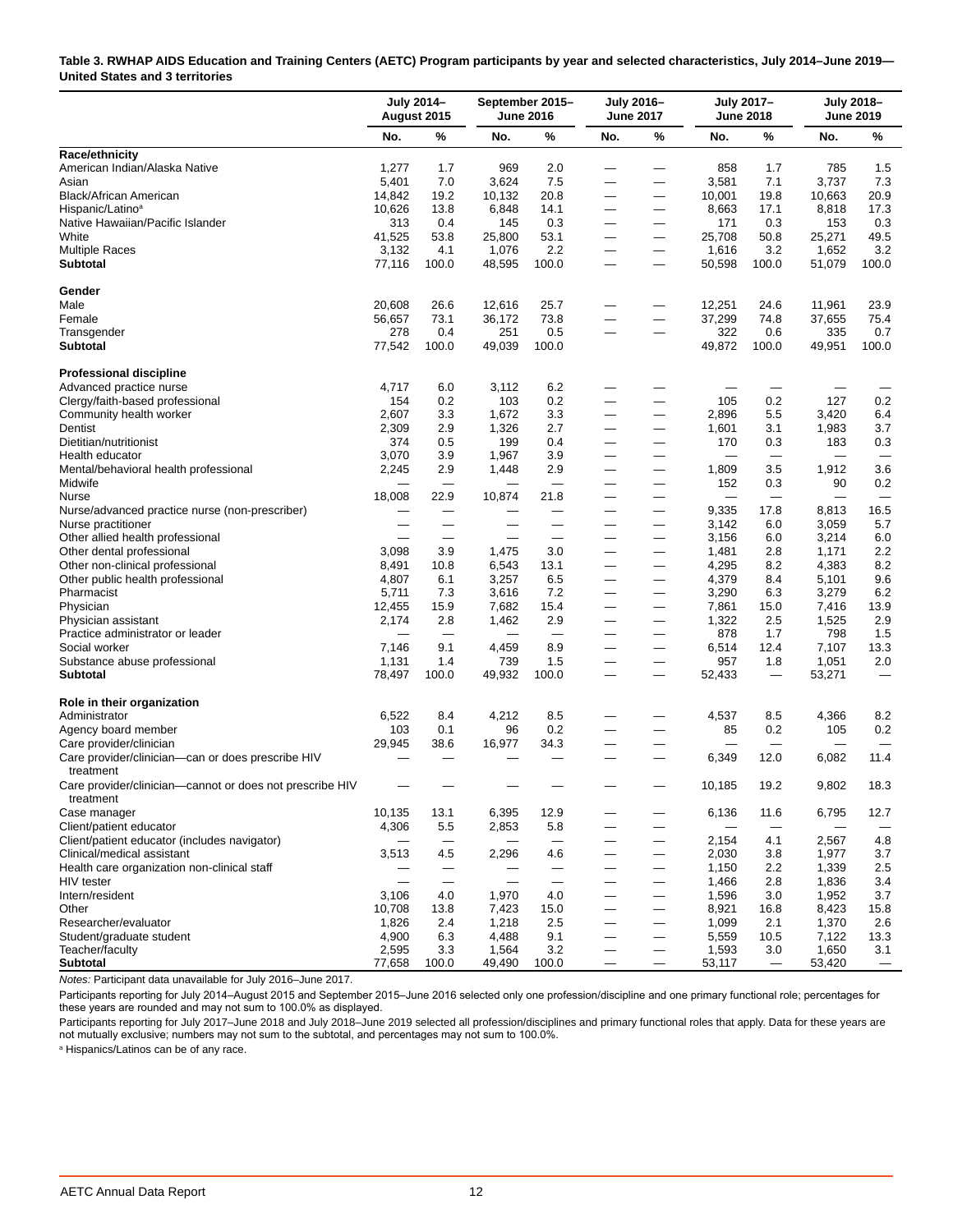$\vec{\omega}$ 

#### <span id="page-15-0"></span>**Table 4a. RWHAP AIDS Education and Training Centers (AETC) Program participants by race/ethnicity and profession/discipline, July 2017–June 2018—United States and 3 territories**

|                                       | American Indian/ | <b>Alaska Native</b> | Asian          |      |       | Black/<br><b>African American</b> | Hispanic/Latino <sup>a</sup> |      | Native Hawaiian/ | <b>Pacific Islander</b> |        | White |       | <b>Multiple races</b> |  |  |
|---------------------------------------|------------------|----------------------|----------------|------|-------|-----------------------------------|------------------------------|------|------------------|-------------------------|--------|-------|-------|-----------------------|--|--|
|                                       | No.              | %                    | No.            | %    | No.   | %                                 | No.                          | %    | No.              | %                       | No.    | %     | No.   | %                     |  |  |
| Profession/discipline                 |                  |                      |                |      |       |                                   |                              |      |                  |                         |        |       |       |                       |  |  |
| Clergy/faith-based professional       | 0                | 0.0                  | 2              | 0.1  | 41    | 0.4                               | 12                           | 0.1  | 0                | 0.0                     | 36     | 0.1   | 10    | 0.6                   |  |  |
| Community health worker               | 118              | 13.9                 | 57             | 1.6  | 959   | 9.6                               | 869                          | 10.1 |                  | 4.1                     | 656    | 2.6   | 137   | 8.5                   |  |  |
| Dentist                               | 14               | 1.7                  | 305            | 8.6  | 156   | 1.6                               | 254                          | 2.9  |                  | 1.2                     | 767    | 3.0   | 45    | 2.8                   |  |  |
| Dietitian/nutritionist                |                  | 0.2                  |                | 0.2  | 12    | 0.1                               | 27                           | 0.3  |                  | 0.6                     | 109    | 0.4   |       | 0.2                   |  |  |
| Mental/behavioral health professional | 27               | 3.2                  | 46             | 1.3  | 424   | 4.3                               | 327                          | 3.8  |                  | 0.6                     | 825    | 3.2   | 90    | 5.6                   |  |  |
| Midwife                               |                  | 0.5                  | $\overline{2}$ | 0.1  | 14    | 0.1                               | 7                            | 0.1  | $\Omega$         | 0.0                     | 113    | 0.4   | 5     | 0.3                   |  |  |
| Nurse/advanced practice nurse         | 145              | 17.1                 | 440            | 12.3 | 1,535 | 15.4                              | 1,016                        | 11.8 | 48               | 28.4                    | 5,518  | 21.6  | 238   | 14.8                  |  |  |
| (non-prescriber)                      |                  |                      |                |      |       |                                   |                              |      |                  |                         |        |       |       |                       |  |  |
| Nurse practitioner                    | 20               | 2.4                  | 147            | 4.1  | 511   | 5.1                               | 233                          | 2.7  |                  | 4.1                     | 2,008  | 7.9   | 59    | 3.7                   |  |  |
| Other allied health professional      | 96               | 11.3                 | 127            | 3.6  | 617   | 6.2                               | 960                          | 11.1 | 22               | 13.0                    | 1,058  | 4.1   | 88    | 5.5                   |  |  |
| Other dental professional             | 25               | 2.9                  | 57             | 1.6  | 148   | 1.5                               | 314                          | 3.6  | 4                | 2.4                     | 838    | 3.3   | 37    | 2.3                   |  |  |
| Other non-clinical professional       | 130              | 15.3                 | 173            | 4.9  | 970   | 9.7                               | 980                          | 11.4 | 18               | 10.7                    | 1,662  | 6.5   | 135   | 8.4                   |  |  |
| Other public health professional      | 72               | 8.5                  | 183            | 5.1  | 1,222 | 12.3                              | 706                          | 8.2  | 6                | 3.6                     | 1,762  | 6.9   | 155   | 9.6                   |  |  |
| Pharmacist                            | 19               | 2.2                  | 522            | 14.6 | 243   | 2.4                               | 263                          | 3.1  | 9                | 5.3                     | 2,000  | 7.8   | 70    | 4.4                   |  |  |
| Physician                             | 36               | 4.2                  | ,287           | 36.1 | 723   | 7.3                               | 872                          | 10.1 | 25               | 14.8                    | 4,016  | 15.7  | 225   | 14.0                  |  |  |
| Physician assistant                   | 10               | 1.2                  | 78             | 2.2  | 84    | 0.8                               | 87                           | 1.0  | 4                | 2.4                     | 894    | 3.5   | 32    | 2.0                   |  |  |
| Practice administrator or leader      | 16               | 1.9                  | 21             | 0.6  | 166   | 1.7                               | 179                          | 2.1  | 2                | 1.2                     | 431    | 1.7   | 28    | 1.7                   |  |  |
| Social worker                         | 64               | 7.5                  | 112            | 3.1  | 1,865 | 18.7                              | 1,439                        | 16.7 | 12               | 7.1                     | 2,539  | 9.9   | 231   | 14.4                  |  |  |
| Substance abuse professional          | 50               | 5.9                  | 8              | 0.2  | 315   | 3.2                               | 124                          | 1.4  |                  | 0.6                     | 393    | 1.5   | 33    | 2.1                   |  |  |
| Total                                 | 848              | —                    | 3,564          |      | 9,960 | —                                 | 8,614                        | —    | 169              | —                       | 25,533 |       | 1,607 |                       |  |  |

*Notes:* Data shown for each profession/discipline are not mutually exclusive; participants may have reported multiple professions/disciplines.

Subtotals represent the number of unique participants within each race/ethnicity that reported at least one profession/discipline.

a Hispanics/Latinos can be of any race.

**Table 4b. RWHAP AIDS Education and Training Centers (AETC) Program participants by race/ethnicity and profession/discipline, July 2018–June 2019—United States and 3 territories**

|                                       |                          | American Indian/<br><b>Alaska Native</b> | Asian |       | Black/<br><b>African American</b> |      |       | Hispanic/Latino <sup>a</sup> |     | Native Hawaiian/<br><b>Pacific Islander</b> |        | White |       | <b>Multiple races</b> |
|---------------------------------------|--------------------------|------------------------------------------|-------|-------|-----------------------------------|------|-------|------------------------------|-----|---------------------------------------------|--------|-------|-------|-----------------------|
|                                       | No.                      | $\%$                                     | No.   | %     | No.                               | %    | No.   | $\%$                         | No. | %                                           | No.    | $\%$  | No.   | %                     |
| <b>Profession/discipline</b>          |                          |                                          |       |       |                                   |      |       |                              |     |                                             |        |       |       |                       |
| Clergy/faith-based professional       | 3                        | 0.4                                      | 0     | 0.0   | 72                                | 0.7  | 10    | 0.1                          | 0   | 0.0                                         | 28     | 0.1   | 11    | 0.7                   |
| Community health worker               | 114                      | 14.7                                     | 52    | 1.4   | 1,209                             | 11.6 | 1,038 | 11.9                         | 6   | 3.9                                         | 721    | 2.9   | 168   | 10.2                  |
| Dentist                               | 11                       | 1.4                                      | 394   | 10.6  | 167                               | 1.6  | 340   | 3.9                          |     | 3.3                                         | 895    | 3.6   | 68    | 4.1                   |
| Dietitian/nutritionist                |                          | 0.1                                      |       | 0.2   | 29                                | 0.3  | 30    | 0.3                          |     | 0.7                                         | 107    | 0.4   |       | 0.3                   |
| Mental/behavioral health professional | 32                       | 4.1                                      | 46    | 1.2   | 484                               | 4.6  | 363   | 4.2                          |     | 2.0                                         | 818    | 3.3   | 86    | 5.2                   |
| Midwife                               | $\boldsymbol{\varDelta}$ | 0.5                                      |       | < 0.1 | 6                                 | 0.1  | 10    | 0.1                          |     | 0.7                                         | 64     | 0.3   | 3     | 0.2                   |
| Nurse/advanced practice nurse         | 138                      | 17.8                                     | 421   | 11.3  | 1,378                             | 13.2 | 891   | 10.2                         | 32  | 21.1                                        | 5,294  | 21.1  | 235   | 14.3                  |
| (non-prescriber)                      |                          |                                          |       |       |                                   |      |       |                              |     |                                             |        |       |       |                       |
| Nurse practitioner                    | 27                       | 3.5                                      | 163   | 4.4   | 489                               | 4.7  | 251   | 2.9                          | 10  | 6.6                                         | 1,938  | 7.7   | 60    | 3.7                   |
| Other allied health professional      | 88                       | 11.3                                     | 138   | 3.7   | 720                               | 6.9  | 844   | 9.7                          | 13  | 8.6                                         | 1,075  | 4.3   | 89    | 5.4                   |
| Other dental professional             | 17                       | 2.2                                      | 55    | 1.5   | 130                               | 1.2  | 196   | 2.2                          | 2   | 1.3                                         | 683    | 2.7   | 30    | 1.8                   |
| Other non-clinical professional       | 77                       | 9.9                                      | 206   | 5.5   | 1,040                             | 10.0 | 984   | 11.3                         | 12  | 7.9                                         | 1,664  | 6.6   | 143   | 8.7                   |
| Other public health professional      | 92                       | 11.9                                     | 204   | 5.5   | 1,406                             | 13.5 | 810   | 9.3                          | 13  | 8.6                                         | 1,991  | 7.9   | 189   | 11.5                  |
| Pharmacist                            | 16                       | 2.1                                      | 529   | 14.2  | 369                               | 3.5  | 332   | 3.8                          |     | 4.6                                         | 1,801  | 7.2   | 74    | 4.5                   |
| Physician                             | 35                       | 4.5                                      | 1,280 | 34.5  | 682                               | 6.5  | 919   | 10.5                         | 20  | 13.2                                        | 3,796  | 15.2  | 206   | 12.5                  |
| Physician assistant                   | 12                       | 1.5                                      | 108   | 2.9   | 94                                | 0.9  | 106   | 1.2                          |     | 2.6                                         | 1,044  | 4.2   | 41    | 2.5                   |
| Practice administrator or leader      | 8                        | 1.0                                      | 20    | 0.5   | 203                               | 1.9  | 137   | 1.6                          |     | 0.7                                         | 351    | 1.4   | 25    | 1.5                   |
| Social worker                         | 73                       | 9.4                                      | 112   | 3.0   | 2,093                             | 20.0 | 1,543 | 17.6                         | 18  | 11.8                                        | 2,750  | 11.0  | 238   | 14.5                  |
| Substance abuse professional          | 43                       | 5.5                                      |       | 0.2   | 348                               | 3.3  | 151   | 1.7                          |     | 2.6                                         | 439    | 1.8   | 30    | 1.8                   |
| <b>Total</b>                          | 776                      | —                                        | 3,714 |       | 10,442                            |      | 8,744 |                              | 152 |                                             | 25,054 |       | 1,643 |                       |

*Notes:* Data shown for each profession/discipline are not mutually exclusive; participants may have reported multiple professions/disciplines.

Subtotals represent the number of unique participants within each race/ethnicity that reported at least one profession/discipline.

a Hispanics/Latinos can be of any race.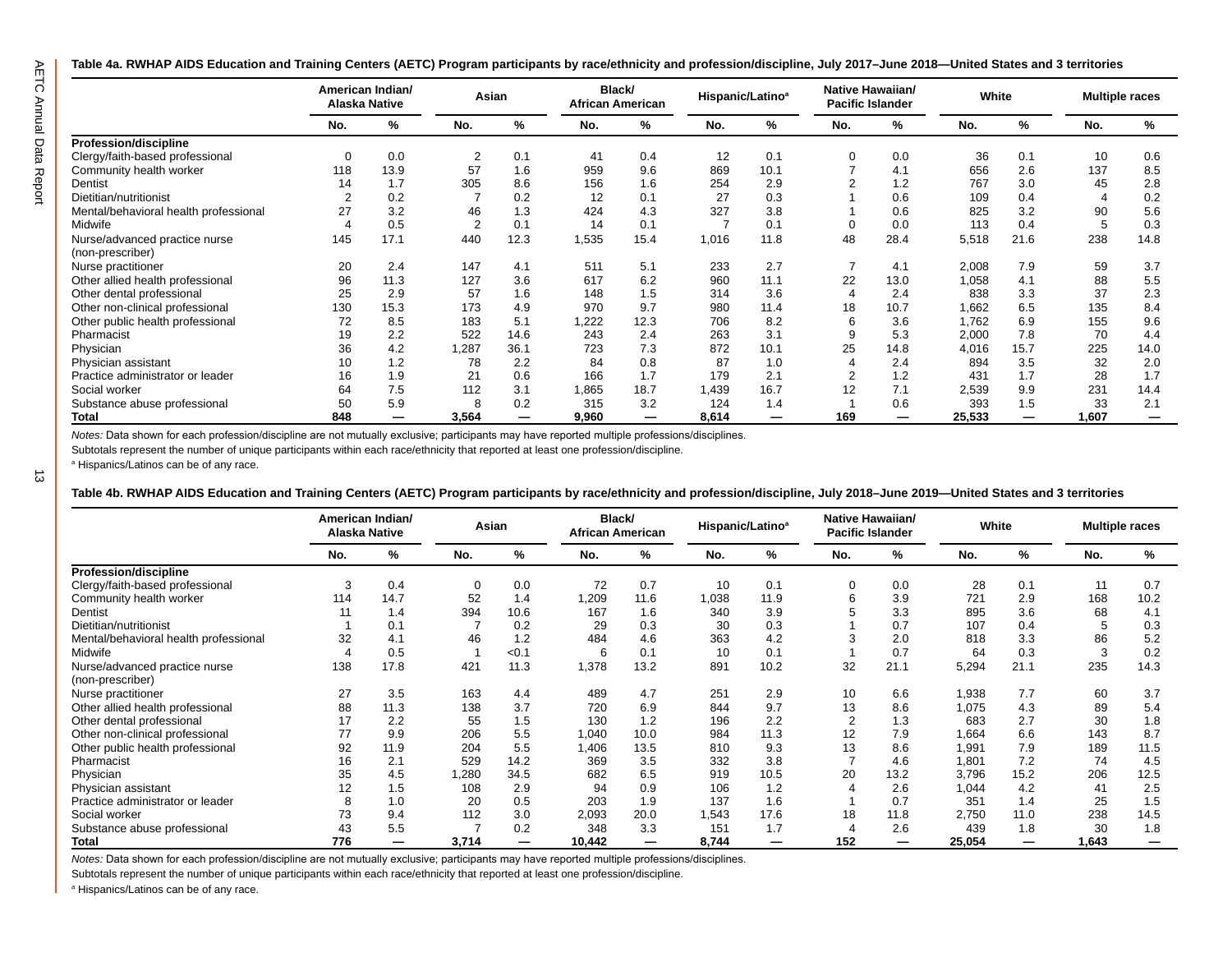#### <span id="page-16-0"></span>**Table 5a. RWHAP AIDS Education and Training Centers (AETC) Program participants by gender and profession/discipline, July 2017–June 2018—United States and 3 territories**

|                                                | <b>Male</b> |       | Female |               | Transgender |               |  |
|------------------------------------------------|-------------|-------|--------|---------------|-------------|---------------|--|
|                                                | No.         | %     | No.    | $\frac{9}{6}$ | No.         | $\frac{9}{6}$ |  |
| Profession/discipline                          |             |       |        |               |             |               |  |
| Clergy/faith-based professional                | 44          | 0.4   | 53     | 0.1           |             | 0.3           |  |
| Community health worker                        | 846         | 7.0   | 1,715  | 4.6           | 79          | 24.6          |  |
| Dentist                                        | 768         | 6.3   | 762    | 2.1           | 3           | 0.9           |  |
| Dietitian/nutritionist                         | 10          | 0.1   | 152    | 0.4           | 0           | 0.0           |  |
| Mental/behavioral health professional          | 373         | 3.1   | 1,329  | 3.6           | 12          | 3.7           |  |
| Midwife                                        | 2           | < 0.1 | 137    | 0.4           |             | 0.3           |  |
| Nurse/advanced practice nurse (non-prescriber) | 737         | 6.1   | 8.115  | 21.9          | 21          | 6.5           |  |
| Nurse practitioner                             | 284         | 2.3   | 2.663  | 7.2           | 12          | 3.7           |  |
| Other allied health professional               | 492         | 4.1   | 2,461  | 6.6           | 22          | 6.9           |  |
| Other dental professional                      | 81          | 0.7   | 1,340  | 3.6           | 2           | 0.6           |  |
| Other non-clinical professional                | 1,064       | 8.8   | 2,923  | 7.9           | 43          | 13.4          |  |
| Other public health professional               | 984         | 8.1   | 2,985  | 8.1           | 38          | 11.8          |  |
| Pharmacist                                     | 1,192       | 9.8   | 1,862  | 5.0           | 3           | 0.9           |  |
| Physician                                      | 3.489       | 28.7  | 3,668  | 9.9           | 12          | 3.7           |  |
| Physician assistant                            | 334         | 2.7   | 852    | 2.3           | 2           | 0.6           |  |
| Practice administrator or leader               | 178         | 1.5   | 645    | 1.7           | 5           | 1.6           |  |
| Social worker                                  | 1,092       | 9.0   | 4,882  | 13.2          | 61          | 19.0          |  |
| Substance abuse professional                   | 222         | 1.8   | 669    | 1.8           | 8           | 2.5           |  |
| Total                                          | 12,146      |       | 37,056 |               | 321         |               |  |

*Notes:* Data shown for each profession/discipline are not mutually exclusive; participants may have reported multiple professions/disciplines. Subtotals represent the number of unique participants within each gender that reported at least one profession/discipline.

#### **Table 5b. RWHAP AIDS Education and Training Centers (AETC) Program participants by gender and profession/discipline, July 2018–June 2019—United States and 3 territories**

|                                                | <b>Male</b> |               | Female |      | <b>Transgender</b> |      |  |
|------------------------------------------------|-------------|---------------|--------|------|--------------------|------|--|
|                                                | No.         | $\frac{9}{6}$ | No.    | %    | No.                | %    |  |
| <b>Profession/discipline</b>                   |             |               |        |      |                    |      |  |
| Clergy/faith-based professional                | 56          | 0.5           | 57     | 0.2  | 4                  | 1.2  |  |
| Community health worker                        | 914         | 7.8           | 2,071  | 5.6  | 116                | 34.7 |  |
| Dentist                                        | 873         | 7.4           | 974    | 2.6  | 2                  | 0.6  |  |
| Dietitian/nutritionist                         | 14          | 0.1           | 161    | 0.4  | 0                  | 0.0  |  |
| Mental/behavioral health professional          | 390         | 3.3           | 1,367  | 3.7  | 15                 | 4.5  |  |
| Midwife                                        | 4           | < 0.1         | 77     | 0.2  | 0                  | 0.0  |  |
| Nurse/advanced practice nurse (non-prescriber) | 667         | 5.7           | 7,637  | 20.5 | 18                 | 5.4  |  |
| Nurse practitioner                             | 265         | 2.3           | 2.620  | 7.0  | 8                  | 2.4  |  |
| Other allied health professional               | 535         | 4.5           | 2,469  | 6.6  | 9                  | 2.7  |  |
| Other dental professional                      | 75          | 0.6           | 1,038  | 2.8  |                    | 0.3  |  |
| Other non-clinical professional                | 980         | 8.3           | 3,034  | 8.1  | 46                 | 13.8 |  |
| Other public health professional               | 1,066       | 9.1           | 3,438  | 9.2  | 36                 | 10.8 |  |
| Pharmacist                                     | 991         | 8.4           | 1,998  | 5.4  | 3                  | 0.9  |  |
| Physician                                      | 3,268       | 27.8          | 3.509  | 9.4  | 9                  | 2.7  |  |
| Physician assistant                            | 374         | 3.2           | 1,046  | 2.8  |                    | 0.3  |  |
| Practice administrator or leader               | 157         | 1.3           | 570    | 1.5  | 3                  | 0.9  |  |
| Social worker                                  | 1,185       | 10.1          | 5,347  | 14.3 | 78                 | 23.4 |  |
| Substance abuse professional                   | 298         | 2.5           | 675    | 1.8  | 4                  | 1.2  |  |
| Total                                          | 11,767      |               | 37,294 |      | 334                |      |  |

*Notes:* Data shown for each profession/discipline are not mutually exclusive; participants may have reported multiple professions/disciplines. Subtotals represent the number of unique participants within each gender that reported at least one profession/discipline.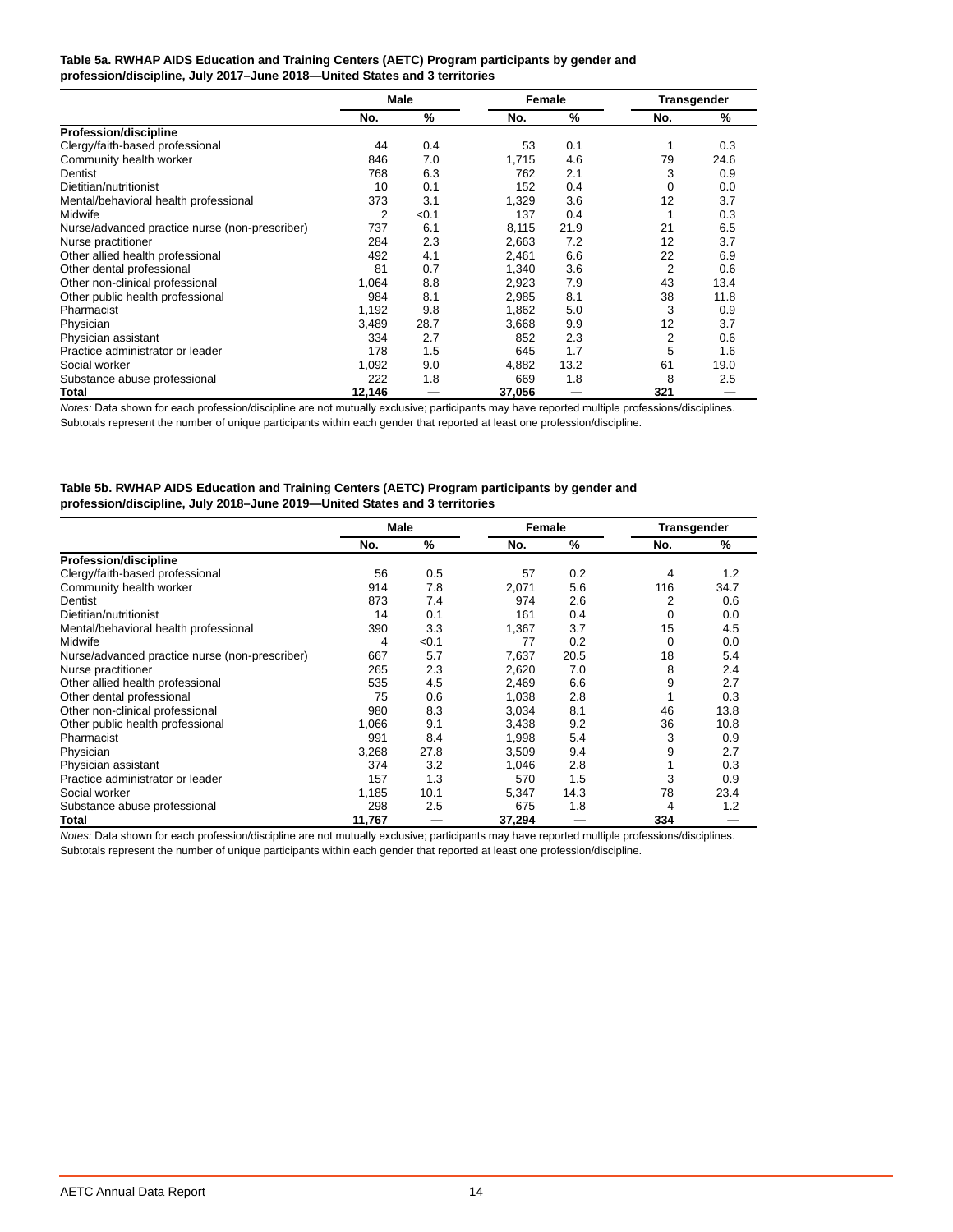<span id="page-17-0"></span>**Table 6. RWHAP AIDS Education and Training Center (AETC) Program participants by year and selected service delivery characteristics, July 2014–June 2019—United States and 3 territories**

|                                                                  | July 2014-<br>August 2015 |               | September2015-<br><b>June 2016</b> |                                  |                                   | July 2016-<br><b>June 2017</b>                               | July 2017-<br><b>June 2018</b> |                                  | July 2018-<br><b>June 2019</b>   |               |
|------------------------------------------------------------------|---------------------------|---------------|------------------------------------|----------------------------------|-----------------------------------|--------------------------------------------------------------|--------------------------------|----------------------------------|----------------------------------|---------------|
|                                                                  | No.                       | %             | No.                                | %                                | No.                               | $\%$                                                         | No.                            | %                                | No.                              | %             |
| All clients served                                               |                           |               |                                    |                                  |                                   |                                                              |                                |                                  |                                  |               |
| Provides direct service to clients                               |                           |               |                                    |                                  |                                   |                                                              |                                |                                  |                                  |               |
| Yes<br>No                                                        | 59,704<br>17,911          | 76.9<br>23.1  | 36,820<br>12,432                   | 74.8<br>25.2                     |                                   | $\overline{\phantom{m}}$                                     | 37,299<br>12,906               | 74.3<br>25.7                     | 36.343<br>15,126                 | 70.6<br>29.4  |
| <b>Subtotal</b>                                                  | 77,615                    | 100.0         | 49,252                             | 100.0                            |                                   |                                                              | 50,205                         | 100.0                            | 51,469                           | 100.0         |
| Provides HIV prevention counseling and<br>testing services       |                           |               |                                    |                                  |                                   |                                                              |                                |                                  |                                  |               |
| Yes                                                              |                           |               |                                    |                                  |                                   |                                                              | 22,260                         | 56.9                             | 22,015                           | 54.6          |
| No                                                               |                           |               |                                    |                                  | $\overline{\phantom{0}}$          |                                                              | 16,862                         | 43.1                             | 18,305                           | 45.4          |
| <b>Subtotal</b>                                                  |                           |               |                                    |                                  |                                   | $\overline{\phantom{0}}$                                     | 39,122                         | 100.0                            | 40,320                           | 100.0         |
| Prescribes pre-exposure prophylaxis (PrEP)                       |                           |               |                                    |                                  |                                   |                                                              |                                |                                  |                                  |               |
| Yes<br>No                                                        |                           |               |                                    |                                  |                                   |                                                              | 7,834<br>30,386                | 20.5<br>79.5                     | 8,172                            | 20.7          |
| <b>Subtotal</b>                                                  |                           |               |                                    |                                  |                                   | $\overline{\phantom{0}}$                                     | 38,220                         | 100.0                            | 31,380<br>39,552                 | 79.3<br>100.0 |
| Percentage of all clients who are racial/ethnic                  |                           |               |                                    |                                  |                                   |                                                              |                                |                                  |                                  |               |
| minorities                                                       |                           |               |                                    |                                  |                                   |                                                              |                                |                                  |                                  |               |
| None per year                                                    | 1,999                     | 3.5           | 448                                | 1.3                              |                                   |                                                              |                                |                                  |                                  |               |
| $1-24%$ per year                                                 | 10,215                    | 17.7          | 5,701                              | 16.1<br>21.9                     |                                   |                                                              |                                |                                  |                                  |               |
| 25-49% per year<br>50-74% per year                               | 12,289<br>16,033          | 21.2<br>27.7  | 7,785<br>10,193                    | 28.7                             | —                                 | $\overline{\phantom{0}}$                                     |                                | —                                | $\overline{\phantom{0}}$         | —             |
| $\geq$ 75% per year                                              | 17,315                    | 29.9          | 11,361                             | 32.0                             | $\overbrace{\phantom{123221111}}$ | $\overline{\phantom{0}}$                                     |                                |                                  | —                                |               |
| <b>Subtotal</b>                                                  | 57,851                    | 100.0         | 35,488                             | 100.0                            |                                   |                                                              |                                |                                  |                                  |               |
| <b>Clients with HIV</b>                                          |                           |               |                                    |                                  |                                   |                                                              |                                |                                  |                                  |               |
| Provides direct service to people with HIV                       |                           |               |                                    |                                  |                                   |                                                              |                                |                                  |                                  |               |
| Yes                                                              | 42,875                    | 73.6          | 26,858                             | 72.2                             |                                   |                                                              | 23,232                         | 60.1                             | 23,037                           | 58.2          |
| <b>No</b><br><b>Subtotal</b>                                     | 15,415<br>58,290          | 26.4<br>100.0 | 10,353<br>37,211                   | 27.8<br>100.0                    | —                                 | —<br>$\overline{\phantom{0}}$                                | 15,421<br>38,653               | 39.9<br>100.0                    | 16,568<br>39,605                 | 41.8<br>100.0 |
|                                                                  |                           |               |                                    |                                  |                                   |                                                              |                                |                                  |                                  |               |
| Years of service directly to people with HIV<br>$\leq 1$         | 7,504                     | 18.0          | 4,740                              | 18.2                             |                                   |                                                              | 4,256                          | 19.9                             | 5,061                            | 23.5          |
| $2 - 4$                                                          | 8,801                     | 21.2          | 5,953                              | 22.8                             | $\overline{\phantom{0}}$          | —                                                            | 4,945                          | 23.2                             | 5,120                            | 23.8          |
| $5 - 9$                                                          | 8,061                     | 19.4          | 4,873                              | 18.7                             | $\overline{\phantom{0}}$          | $\overline{\phantom{0}}$                                     | 3,906                          | 18.3                             | 3,741                            | 17.4          |
| $10 - 19$                                                        | 10,044                    | 24.1          | 5,998                              | 23.0                             |                                   | $\qquad \qquad -$                                            | 4,644                          | 21.7                             | 4,298                            | 20.0          |
| $\geq 20$                                                        | 7,201                     | 17.3          | 4,535                              | 17.4                             |                                   |                                                              | 3,604                          | 16.9                             | 3,293                            | 15.3          |
| <b>Subtotal</b>                                                  | 41,611                    | 100.0         | 26,099                             | 100.0                            |                                   |                                                              | 21,355                         | 100.0                            | 21,513                           | 100.0         |
| Estimated number of clients with HIV per month<br>None per month | 1,658                     | 4.0           | 1,114                              | 4.3                              |                                   |                                                              |                                |                                  |                                  |               |
| 1-9 per month                                                    | 17,865                    | 42.9          | 10,514                             | 40.2                             |                                   |                                                              |                                |                                  |                                  |               |
| 10-19 per month                                                  | 6,195                     | 14.9          | 3,931                              | 15.0                             |                                   |                                                              |                                |                                  |                                  | —             |
| 20-49 per month                                                  | 7,903                     | 19.0          | 5,264                              | 20.1                             | —                                 | $\overline{\phantom{0}}$                                     |                                | —                                | —                                | —             |
| $\geq 50$ per month                                              | 8,002                     | 19.2          | 5,353                              | 20.4                             | $\overline{\phantom{0}}$          | $\overline{\phantom{0}}$                                     |                                | $\overline{\phantom{0}}$         | $\overline{\phantom{0}}$         |               |
| <b>Subtotal</b>                                                  | 41,623                    | 100.0         | 26,176                             | 100.0                            | $\overline{\phantom{0}}$          |                                                              |                                |                                  | $\overline{\phantom{0}}$         |               |
| Estimated number of clients with HIV per year                    |                           |               |                                    |                                  |                                   |                                                              |                                |                                  |                                  |               |
| None per year<br>1-9 per year                                    |                           |               |                                    |                                  |                                   |                                                              | 600<br>4,772                   | 3.1<br>24.4                      | 1,240<br>4,573                   | 6.2<br>22.8   |
| 10-19 per year                                                   | $\overline{\phantom{0}}$  |               |                                    | $\overbrace{\phantom{12322111}}$ | $\overbrace{\phantom{12322111}}$  |                                                              | 2,337                          | 12.0                             | 2,172                            | 10.8          |
| 20-49 per year                                                   |                           |               |                                    | $\overline{\phantom{0}}$         |                                   | $\overline{\phantom{0}}$                                     | 3,306                          | 16.9                             | 3,326                            | 16.6          |
| $\geq 50$ per year                                               |                           |               |                                    |                                  |                                   | $\qquad \qquad -$                                            | 8,530                          | 43.6                             | 8,753                            | 43.6          |
| <b>Subtotal</b>                                                  |                           |               |                                    |                                  |                                   | $\overline{\phantom{0}}$                                     | 19,545                         | 100.0                            | 20,064                           | 100.0         |
| Percentage of clients with HIV who are                           |                           |               |                                    |                                  |                                   |                                                              |                                |                                  |                                  |               |
| racial/ethnic minorities                                         |                           |               |                                    |                                  |                                   |                                                              |                                |                                  |                                  |               |
| None per year                                                    | 1,525                     | 3.7           | 685                                | 2.7                              |                                   |                                                              | 1,318                          | 6.2                              | 1,635                            | 7.7           |
| $1-24%$ per year<br>25-49% per year                              | 9,586<br>7,631            | 23.5<br>18.7  | 5,664<br>4,607                     | 22.8<br>18.5                     |                                   | $\overline{\phantom{0}}$                                     | 4,991<br>3,750                 | 23.4<br>17.6                     | 4,578<br>3,651                   | 21.4<br>17.1  |
| 50-74% per year                                                  | 10,610                    | 26.0          | 6,516                              | 26.2                             |                                   | $\overline{\phantom{0}}$                                     | 5,357                          | 25.1                             | 5,580                            | 26.1          |
| $\geq$ 75% per year                                              | 11,428                    | 28.0          | 7,410                              | 29.8                             |                                   | $\qquad \qquad -$                                            | 5,894                          | 27.7                             | 5,920                            | 27.7          |
| <b>Subtotal</b>                                                  | 40,780                    | 100.0         | 24,882                             | 100.0                            |                                   | $\overbrace{\phantom{123221111}}$                            | 21,310                         | 100.0                            | 21,364                           | 100.0         |
| Percentage of clients with HIV who are women                     |                           |               |                                    |                                  |                                   |                                                              |                                |                                  |                                  |               |
| None per year                                                    | 5,603                     | 13.9          | 3,084                              | 12.5                             | —                                 |                                                              |                                |                                  |                                  |               |
| 1-24% per year                                                   | 16,341                    | 40.4          | 9,931                              | 40.2                             |                                   |                                                              |                                |                                  |                                  |               |
| 25-49% per year                                                  | 11,894                    | 29.4<br>11.7  | 7,800                              | 31.5<br>12.0                     | $\overbrace{\phantom{12322111}}$  | $\overbrace{\phantom{12321111}}$<br>$\overline{\phantom{0}}$ |                                | $\overbrace{\phantom{12322111}}$ | $\overbrace{\phantom{12322111}}$ |               |
| 50-74 per year<br>$\geq$ 75% per year                            | 4,716<br>1,866            | 4.6           | 2,966<br>954                       | 3.9                              | $\overline{\phantom{0}}$          |                                                              |                                |                                  |                                  |               |
| Subtotal                                                         | 40,419                    | 100.0         | 24,735                             | 100.0                            |                                   | $\overline{\phantom{0}}$                                     |                                |                                  |                                  |               |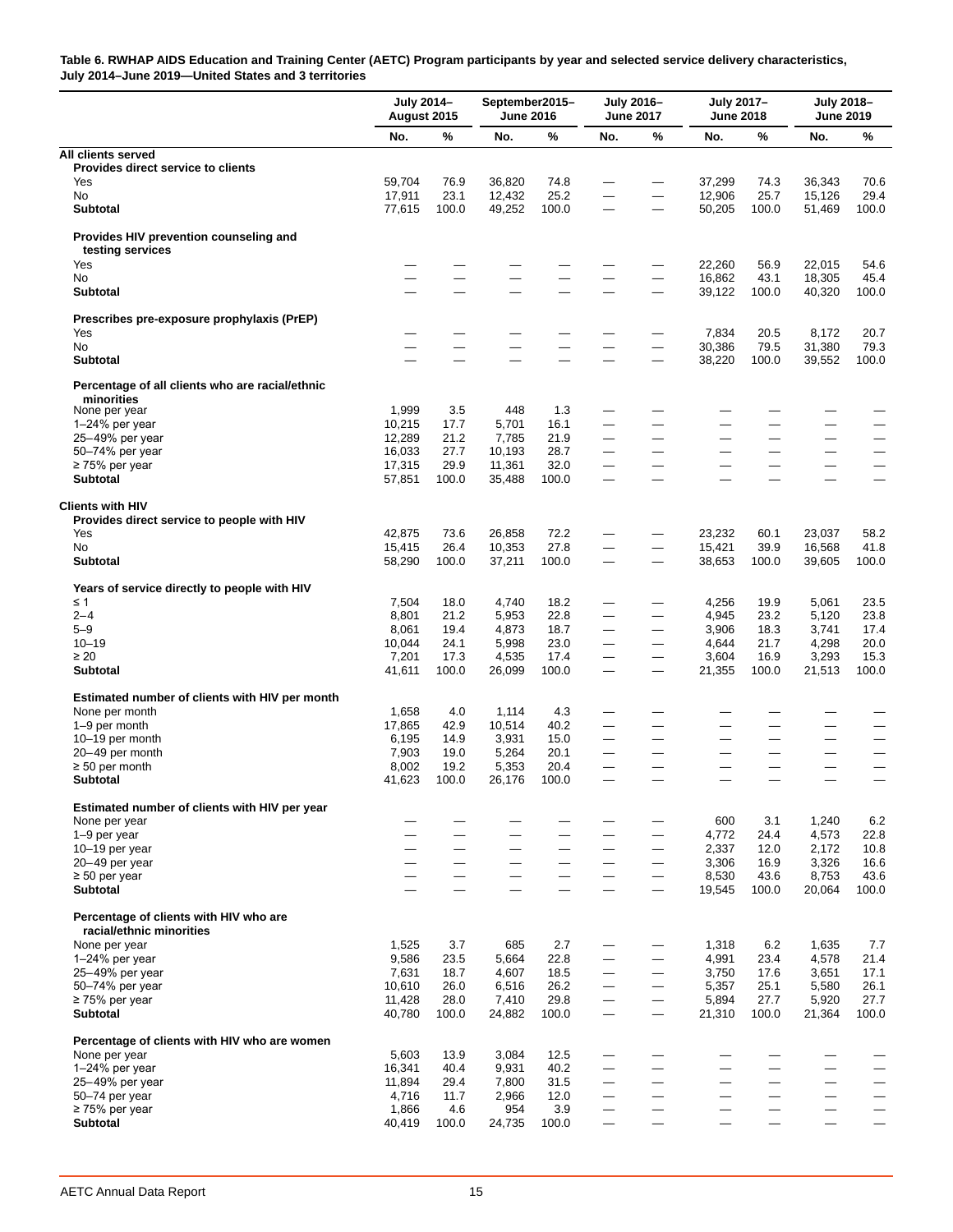#### **Table 6. RWHAP AIDS Education and Training Center (AETC) Program participants by year and selected service delivery characteristics, July 2014–June 2019—United States and 3 territories** *(cont.)*

|                                                                                    | July 2014-<br>August 2015 |       | September 2015-<br><b>June 2016</b> |               | July 2016-<br><b>June 2017</b> |      | July 2017-<br><b>June 2018</b> |               | July 2018-<br><b>June 2019</b> |       |
|------------------------------------------------------------------------------------|---------------------------|-------|-------------------------------------|---------------|--------------------------------|------|--------------------------------|---------------|--------------------------------|-------|
|                                                                                    | No.                       | %     | No.                                 | $\frac{9}{6}$ | No.                            | $\%$ | No.                            | $\frac{9}{6}$ | No.                            | $\%$  |
| Percentage of clients with HIV who are receiving<br>antiretroviral therapy         |                           |       |                                     |               |                                |      |                                |               |                                |       |
| None per year                                                                      | 1,535                     | 3.8   | 634                                 | 2.6           |                                |      | 1,165                          | 5.5           | 1,550                          | 7.3   |
| $1-24\%$ per year                                                                  | 7,428                     | 18.4  | 4,011                               | 16.3          |                                |      | 3,330                          | 15.8          | 3,024                          | 14.3  |
| 25-49% per year                                                                    | 4.377                     | 10.9  | 2.363                               | 9.6           |                                |      | 1.520                          | 7.2           | 1.432                          | 6.7   |
| 50-74% per year                                                                    | 8,512                     | 21.1  | 4,908                               | 20.0          |                                |      | 2,992                          | 14.2          | 2,834                          | 13.4  |
| $\geq$ 75% per year                                                                | 18,494                    | 45.8  | 12.668                              | 51.5          |                                |      | 12,080                         | 57.3          | 12,359                         | 58.3  |
| <b>Subtotal</b>                                                                    | 40,346                    | 100.0 | 24,584                              | 100.0         |                                |      | 21,087                         | 100.0         | 21,199                         | 100.0 |
| Percentage of clients with HIV who have hepatitis C<br>co-infection                |                           |       |                                     |               |                                |      |                                |               |                                |       |
| None per year                                                                      | 6,421                     | 16.1  | 2,755                               | 11.4          |                                |      |                                |               |                                |       |
| 1-24% per year                                                                     | 19.974                    | 50.0  | 13,280                              | 55.0          |                                |      |                                |               |                                |       |
| 25-49% per year                                                                    | 8,883                     | 22.2  | 5,516                               | 22.9          |                                |      |                                |               |                                |       |
| 50-74% per year                                                                    | 3,119                     | 7.8   | 1.787                               | 7.4           |                                |      |                                |               |                                |       |
| $\geq$ 75% per year                                                                | 1,571                     | 3.9   | 801                                 | 3.3           |                                |      |                                |               |                                |       |
| Subtotal                                                                           | 39,967                    | 100.0 | 24,138                              | 100.0         |                                |      |                                |               |                                |       |
| Percentage of clients with HIV who have hepatitis B<br>or hepatitis C co-infection |                           |       |                                     |               |                                |      |                                |               |                                |       |
| None per year                                                                      |                           |       |                                     |               |                                |      | 2,762                          | 13.2          | 3,178                          | 15.1  |
| 1-24% per year                                                                     |                           |       |                                     |               |                                |      | 10,856                         | 51.9          | 10.607                         | 50.4  |
| 25-49% per year                                                                    |                           |       |                                     |               |                                |      | 4.817                          | 23.0          | 4.940                          | 23.5  |
| 50-74% per year                                                                    |                           |       |                                     |               |                                |      | 1,809                          | 8.6           | 1,776                          | 8.4   |
| $\geq$ 75% per year                                                                |                           |       |                                     |               |                                |      | 673                            | 3.2           | 528                            | 2.5   |
| <b>Subtotal</b>                                                                    |                           |       |                                     |               |                                |      | 20,917                         | 100.0         | 21,029                         | 100.0 |

*Note:* Percentages are rounded and may not sum to 100.0% as displayed.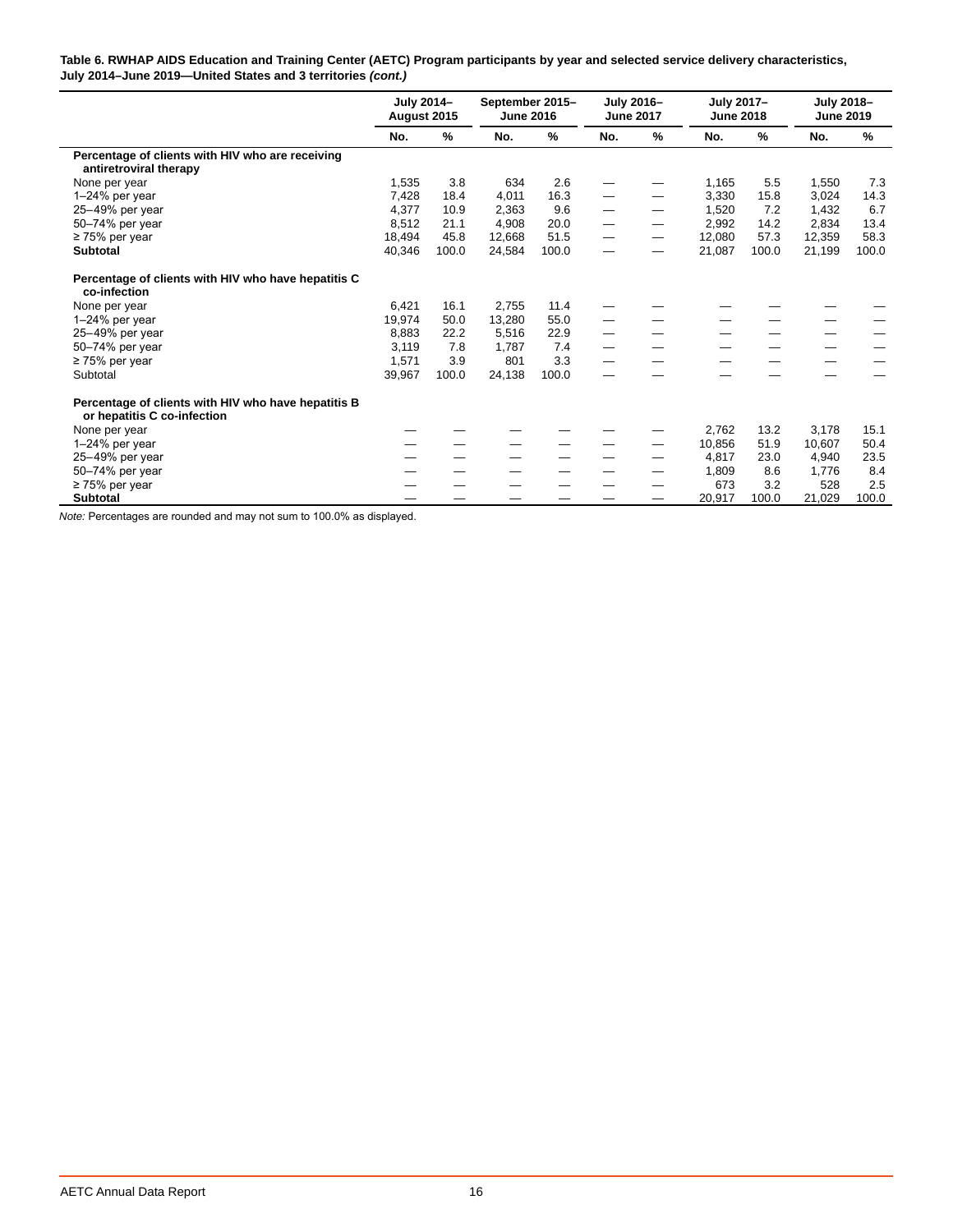<span id="page-19-0"></span>**Table 7a. RWHAP AIDS Education and Training Centers (AETC) Program participants by race/ethnicity and service delivery to people with HIV, July 2017–June 2018—United States and 3 territories**

|                                                                 |     | American Indian/<br>Alaska Native | Asian  |       | Black/<br><b>African American</b> |       | Hispanic/Latino <sup>a</sup> |       | Native Hawaiian/<br><b>Pacific Islander</b> |       | White  |       | <b>Multiple races</b> |       |
|-----------------------------------------------------------------|-----|-----------------------------------|--------|-------|-----------------------------------|-------|------------------------------|-------|---------------------------------------------|-------|--------|-------|-----------------------|-------|
|                                                                 | No. | %                                 | No.    | %     | No.                               | %     | No.                          | %     | No.                                         | %     | No.    | %     | No.                   | %     |
| Years of service directly to people with HIV                    |     |                                   |        |       |                                   |       |                              |       |                                             |       |        |       |                       |       |
| ≤ 1                                                             | 47  | 22.0                              | 328    | 24.7  | 834                               | 18.8  | 735                          | 21.8  | 14                                          | 20.6  | 2,080  | 19.5  | 128                   | 19.2  |
| $2 - 4$                                                         | 52  | 24.3                              | 357    | 26.8  | 1,010                             | 22.8  | 810                          | 24.0  | 14                                          | 20.6  | 2,383  | 22.4  | 166                   | 24.9  |
| $5 - 9$                                                         | 51  | 23.8                              | 221    | 16.6  | 849                               | 19.1  | 649                          | 19.2  | 17                                          | 25.0  | 1.874  | 17.6  | 135                   | 20.2  |
| $10 - 19$                                                       | 37  | 17.3                              | 266    | 20.0  | 1,139                             | 25.7  | 740                          | 21.9  | 17                                          | 25.0  | 2,165  | 20.3  | 141                   | 21.1  |
| > 20                                                            | 27  | 12.6                              | 158    | 11.9  | 602                               | 13.6  | 440                          | 13.1  | 6                                           | 8.8   | 2.147  | 20.2  | 97                    | 14.6  |
| <b>Subtotal</b>                                                 | 214 | 100.0                             | 1,330  | 100.0 | 4,434                             | 100.0 | 3,374                        | 100.0 | 68                                          | 100.0 | 10,649 | 100.0 | 667                   | 100.0 |
| Percentage of clients with HIV who are racial/ethnic minorities |     |                                   |        |       |                                   |       |                              |       |                                             |       |        |       |                       |       |
| None per year                                                   | 10  | 5.0                               | 74     | 5.5   | 144                               | 3.2   | 200                          | 5.8   | 6                                           | 9.1   | 803    | 7.7   | 39                    | 5.8   |
| 1-24% per year                                                  | 59  | 29.6                              | 382    | 28.2  | 774                               | 17.2  | 683                          | 19.7  | 15                                          | 22.7  | 2,808  | 26.9  | 133                   | 19.9  |
| 25-49% per year                                                 | 29  | 14.6                              | 281    | 20.7  | 619                               | 13.8  | 552                          | 15.9  | 15                                          | 22.7  | 2,036  | 19.5  | 102                   | 15.3  |
| 50-74% per year                                                 | 33  | 16.6                              | 321    | 23.7  | 1,206                             | 26.8  | 880                          | 25.4  | 14                                          | 21.2  | 2,593  | 24.8  | 155                   | 23.2  |
| > 75% per year                                                  | 68  | 34.2                              | 299    | 22.0  | 1,758                             | 39.1  | 1,156                        | 33.3  | 16                                          | 24.2  | 2,210  | 21.1  | 239                   | 35.8  |
| <b>Subtotal</b>                                                 | 199 | 100.0                             | 357, ا | 100.0 | 4,501                             | 100.0 | 3,471                        | 100.0 | 66                                          | 100.0 | 10,450 | 100.0 | 668                   | 100.0 |

*N*ote: Percentages are rounded and may not sum to 100.0% as displayed.

a Hispanics/Latinos can be of any race.

**Table 7b. RWHAP AIDS Education and Training Centers (AETC) Program participants by race/ethnicity and service delivery to people with HIV, July 2018–June 2019—United States and 3 territories**

|                                                                 | American Indian/ | <b>Alaska Native</b> | Asian |       | Black/<br><b>African American</b> |       | Hispanic/Latino <sup>a</sup> |       | Native Hawaiian/<br><b>Pacific Islander</b> |       | White  |       | <b>Multiple races</b> |       |
|-----------------------------------------------------------------|------------------|----------------------|-------|-------|-----------------------------------|-------|------------------------------|-------|---------------------------------------------|-------|--------|-------|-----------------------|-------|
|                                                                 | No.              | %                    | No.   | %     | No.                               | ℅     | No.                          | %     | No.                                         | %     | No.    | ℅     | No.                   | %     |
| Years of service directly to people with HIV                    |                  |                      |       |       |                                   |       |                              |       |                                             |       |        |       |                       |       |
| ≤ 1                                                             | 69               | 28.8                 | 363   | 27.3  | 860,1                             | 22.8  | 902                          | 26.2  | 18                                          | 28.1  | 2,360  | 22.5  | 164                   | 22.2  |
| $2 - 4$                                                         | 56               | 23.3                 | 378   | 28.4  | 1,024                             | 21.8  | 863                          | 25.0  | 19                                          | 29.7  | 2,455  | 23.5  | 201                   | 27.2  |
| $5 - 9$                                                         | 50               | 20.8                 | 223   | 16.8  | 873                               | 18.6  | 620                          | 18.0  | 8                                           | 12.5  | 1.754  | 16.8  | 120                   | 16.3  |
| $10 - 19$                                                       | 43               | 17.9                 | 229   | 17.2  | .107                              | 24.0  | 672                          | 19.5  | 13                                          | 20.3  | 1,955  | 18.7  | 164                   | 22.2  |
| > 20                                                            | 22               | 9.2                  | 136   | 10.2  | 619                               | 13.2  | 389                          | 11.3  | 6                                           | 9.4   | 1,943  | 18.6  | 89                    | 12.1  |
| <b>Subtotal</b>                                                 | 240              | 100.0                | 1,329 | 100.0 | 4,691                             | 100.0 | 3,446                        | 100.0 | 64                                          | 100.0 | 10,467 | 100.0 | 738                   | 100.0 |
| Percentage of clients with HIV who are racial/ethnic minorities |                  |                      |       |       |                                   |       |                              |       |                                             |       |        |       |                       |       |
| None per year                                                   | 18               | 7.8                  | 141   | 10.5  | 233                               | 5.0   | 215                          | 6.1   | 3                                           | 4.5   | 933    | 9.1   | 57                    | 7.6   |
| 1-24% per year                                                  | 69               | 29.9                 | 334   | 24.9  | 819                               | 17.5  | 593                          | 16.9  | 17                                          | 25.4  | 2,520  | 24.5  | 129                   | 17.1  |
| 25-49% per year                                                 | 34               | 14.7                 | 267   | 19.9  | 611                               | 13.1  | 569                          | 16.2  | 15                                          | 22.4  | 1,956  | 19.0  | 117                   | 15.5  |
| 50-74% per year                                                 | 33               | 14.3                 | 308   | 23.0  | ,228                              | 26.3  | 906                          | 25.8  | 14                                          | 20.9  | 2,759  | 26.8  | 181                   | 24.0  |
| > 75% per year                                                  | 77               | 33.3                 | 291   | 21.7  | 787.                              | 38.2  | .226                         | 34.9  | 18                                          | 26.9  | 2.116  | 20.6  | 269                   | 35.7  |
| <b>Subtotal</b>                                                 | 231              | 100.0                | 1.341 | 100.0 | 4,678                             | 100.0 | 3,509                        | 100.0 | 67                                          | 100.0 | 10,284 | 100.0 | 753                   | 100.0 |

*Note:* Percentages are rounded and may not sum to 100.0% as displayed.

a Hispanics/Latinos can be of any race.